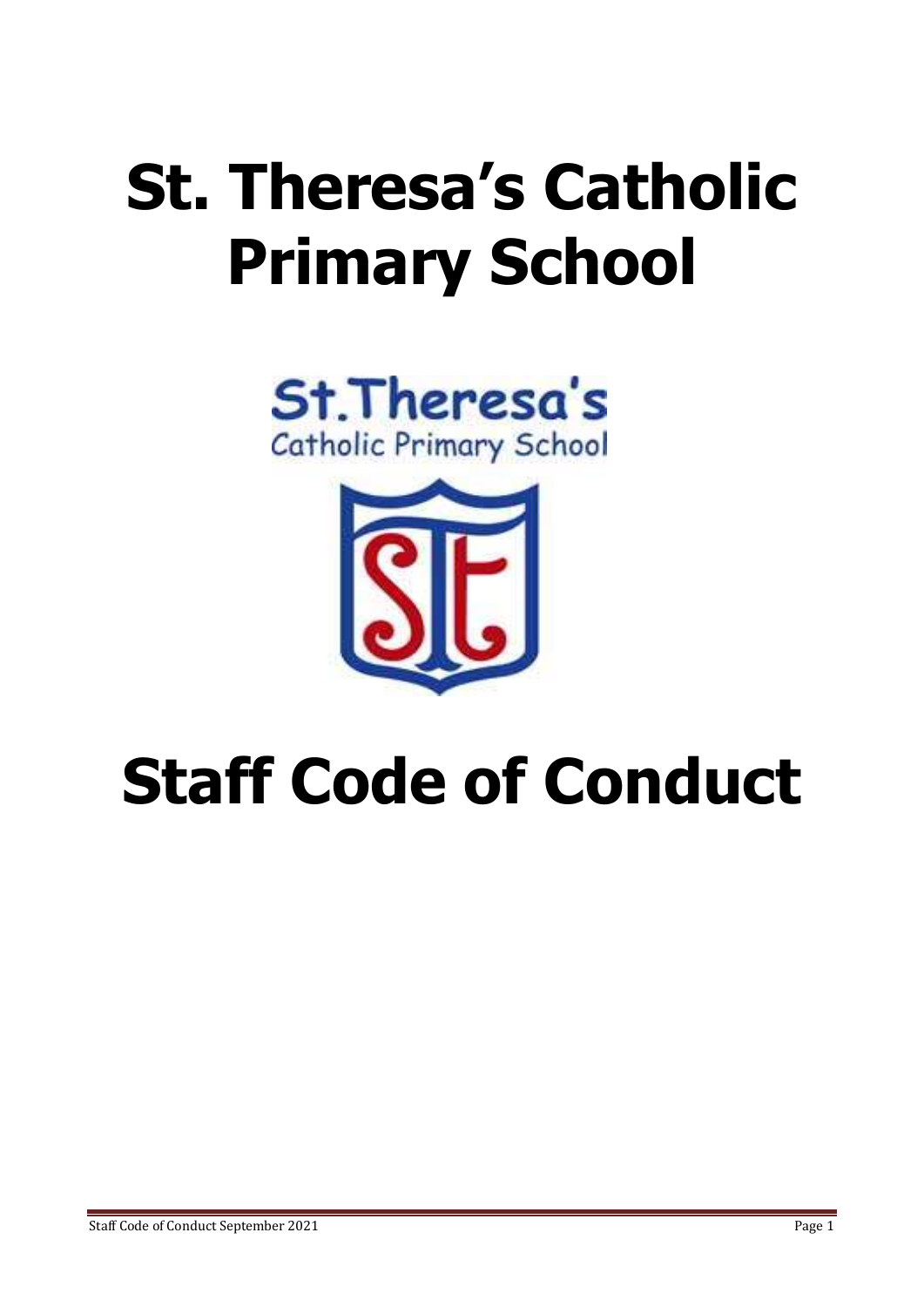## "We learn together, we play together, we pray together, we grow together in the love of God"



Validation grid

| <b>Title</b>                                                 | <b>Staff Code of Conduct</b>                                                                                                                                                                                                                                                    |
|--------------------------------------------------------------|---------------------------------------------------------------------------------------------------------------------------------------------------------------------------------------------------------------------------------------------------------------------------------|
| <b>Author</b>                                                | Barbara Costa                                                                                                                                                                                                                                                                   |
| <b>Associate Author</b>                                      |                                                                                                                                                                                                                                                                                 |
| <b>Target Audience</b>                                       | <b>Staff</b>                                                                                                                                                                                                                                                                    |
| <b>Stake holders</b><br>consulted                            | All staff                                                                                                                                                                                                                                                                       |
| Curriculum /<br>non curricular                               | Non curricular                                                                                                                                                                                                                                                                  |
| <b>Associated</b><br><b>Policies /</b><br><b>Documents</b>   | Staff Absence Policy, Sickness Absence Policy, Child<br>Protection and Safeguarding Policy, Whistleblowing Policy,<br>Staff Handbook, Health and Safety Policy, Equality Policy,<br>Alcohol and Drugs Policy, Online Safety Policy, Data<br>Protection Policy, Behaviour Policy |
| <b>New Policy or</b><br><b>Review of</b><br>existing policy. | <b>Review</b>                                                                                                                                                                                                                                                                   |
| Date of<br><b>Submission</b>                                 | September 2021                                                                                                                                                                                                                                                                  |
| <b>Date for Review</b>                                       | September 2022                                                                                                                                                                                                                                                                  |

Headteacher DW Burden Barbara Costa

Chair of Governors **Fiona** Kerin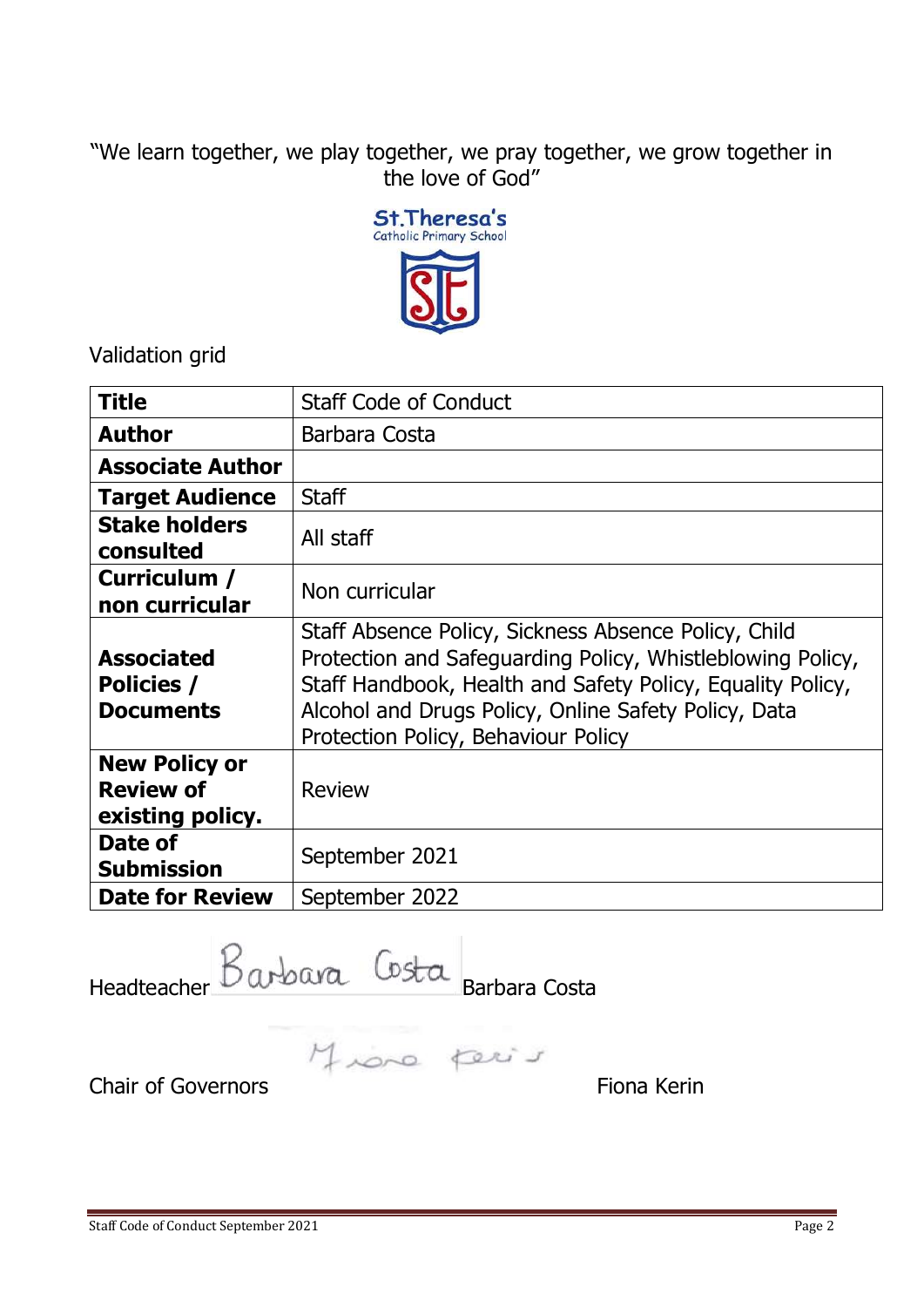## **Contents**

| 1.  |  |  |
|-----|--|--|
| 2.  |  |  |
| 3.  |  |  |
| 4.  |  |  |
| 5.  |  |  |
| 6.  |  |  |
| 7.  |  |  |
| 8.  |  |  |
| 9.  |  |  |
| 10. |  |  |
| 11. |  |  |
| 12. |  |  |
| 13. |  |  |
| 14. |  |  |
| 15. |  |  |
| 16. |  |  |
| 17. |  |  |
| 18. |  |  |
| 19. |  |  |
| 20. |  |  |
| 21. |  |  |
| 22. |  |  |
| 23. |  |  |
| 24. |  |  |
|     |  |  |
|     |  |  |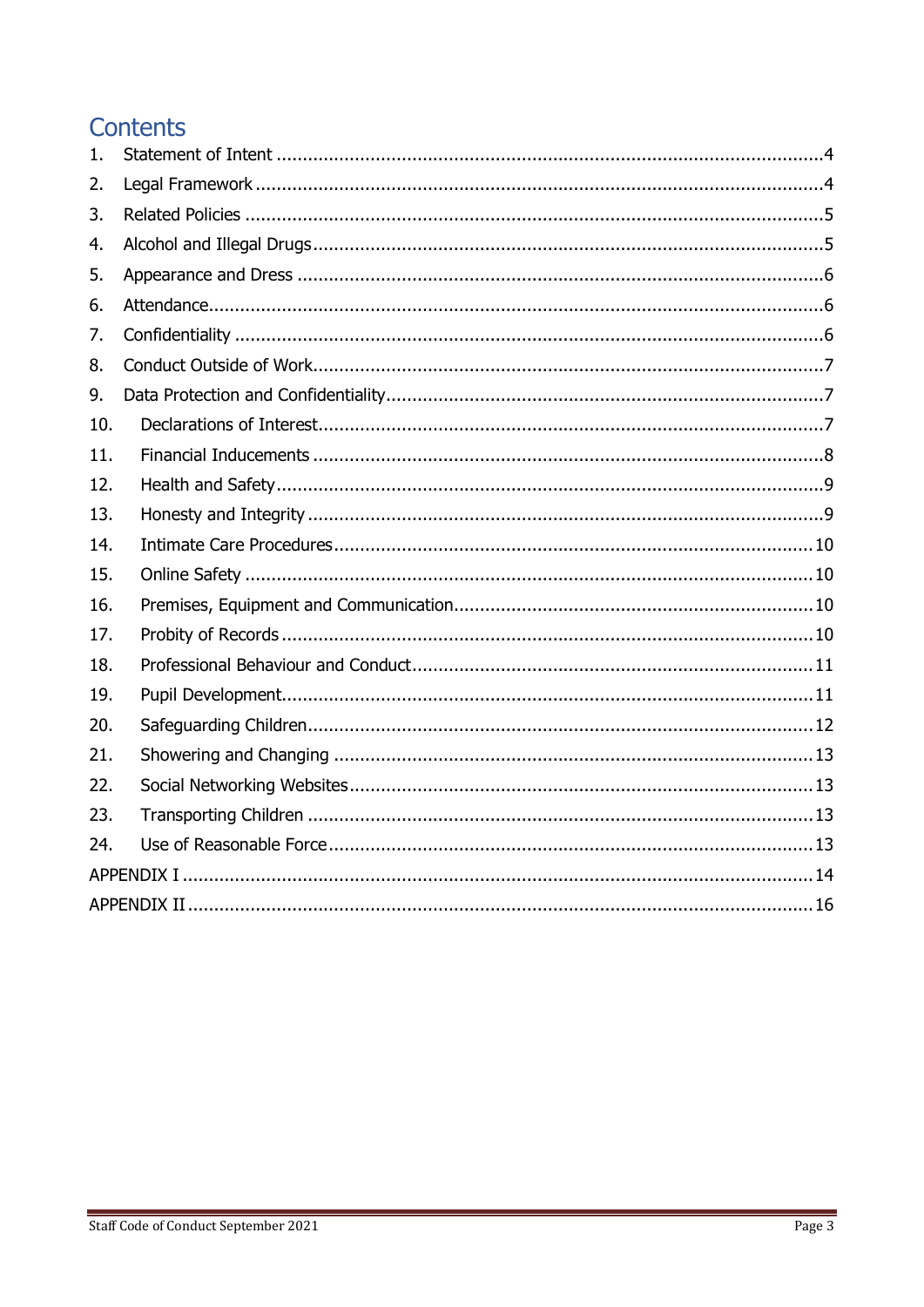## <span id="page-3-0"></span>**1. Statement of Intent**

As a Catholic school, all adults in school are expected to actively follow and live our motto **"**We learn together, we play together, we pray together, we grow together in the love of God**"**

Staff are required to develop and maintain the Catholic character of the school.

Staff must comply with requirements placed on them by their contract of employment, conditions of service, schools' Articles of Government and relevant policies of the school and Barnet (LA).

The Code is supplementary to documents detailing terms and conditions of employment, including statutory provisions, issued at the time of appointment.

All staff employed under Teachers' Terms and Conditions of Employment have a statutory obligation to adhere to the Teachers' Standards and in relation to this policy, Part 2 of the Teachers' Standards – Personal and Professional Conduct.

St. Theresa's Catholic Primary School expects all of its pupils to receive the highest possible quality of teaching and learning within a positive and respectful environment.

Employees at the school should ensure that their own behaviour, and the manner in which they conduct themselves with their colleagues, pupils, parents and other stakeholders, sets a positive and professional example.

The school recognises that the majority of staff members act appropriately and treat each other with dignity and respect; however, we consider it important to clarify the expected standards.

This document forms part of a staff member's contract of employment and failure to comply with it, and with the associated policies, may result in disciplinary action being taken, including legal action where this is warranted.

This document applies to all staff members who are employed by the school, including the Executive Headteacher.

This document does not apply to:

- Peripatetic staff members who are centrally employed by the LA.
- Catering staff employed by Barnet.
- Employees of external contractors.

These employees are governed by their employment contracts and any relevant laws pertaining to their activities within the school.

## <span id="page-3-1"></span>**2. Legal Framework**

This policy has due regard to statutory legislation, including, but not limited to, the following:

The General Data Protection Regulation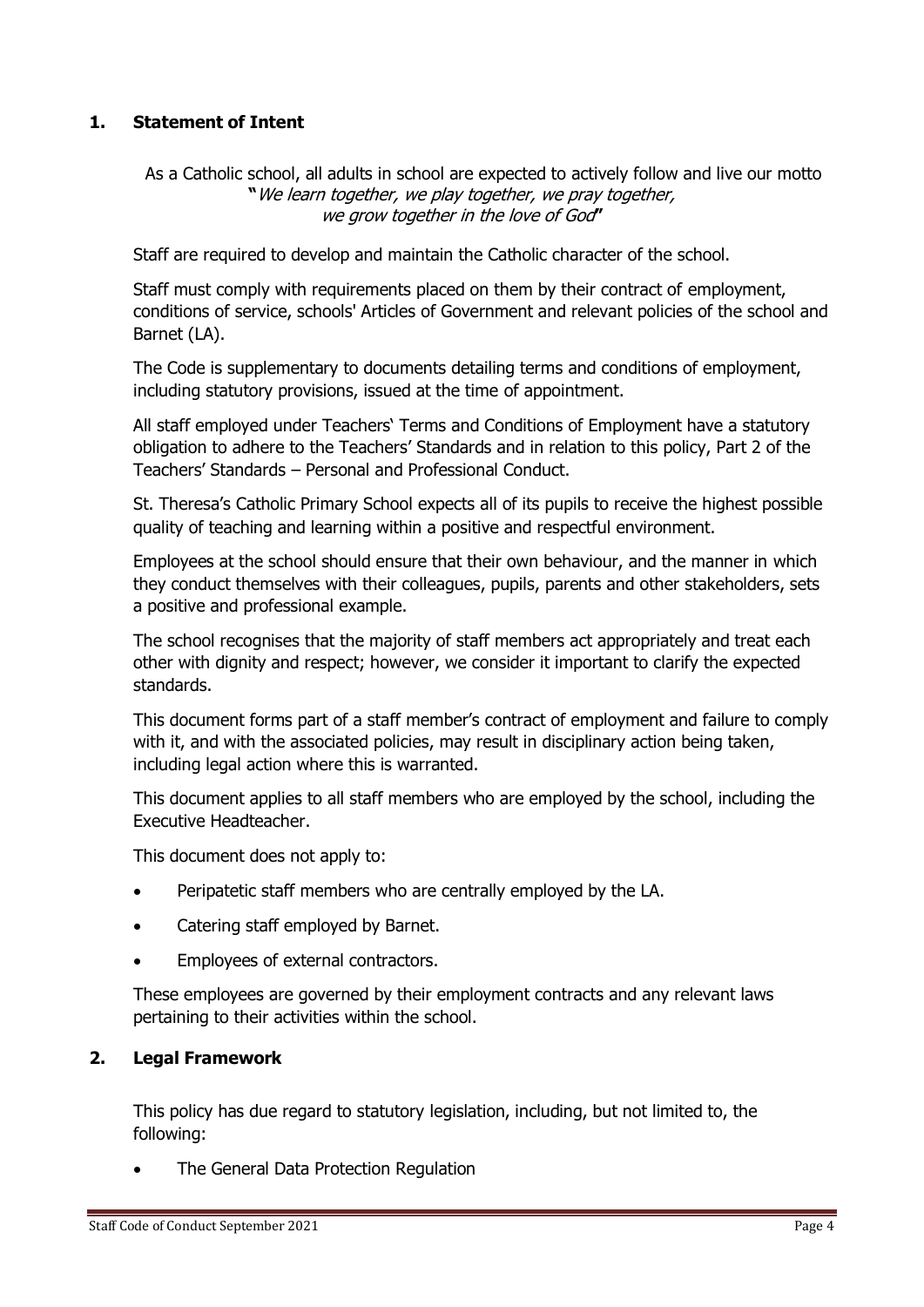- The Education Act 2002
- The Children Act 1989
- The Working Time Regulations 1998 (as amended)
- Childcare Act 2006
- The Childcare (Disqualification) Regulations 2009
- Sexual Offences Act 2003

This policy also has due regard to statutory guidance, including, but not limited to, the following:

- DfE 'Keeping children safe in education' 2021
- DfE 'Working together to safeguard children' 2018
- Disqualification under the Childcare Act 2006 (2016)

## <span id="page-4-0"></span>**3. Related Policies**

This Code of Conduct should be read and adhered to in conjunction with the following policies/documents:

- Child Protection and Safeguarding Policy
- Health and Safety Policy
- Online Safety Policy
- Data Protection Policy
- **•** Equality Policy
- Staff Absence Policy
- Sickness Absence Policy
- Whistleblowing Policy
- Alcohol and Drugs Policy
- Behaviour Policy
- Staff handbook

## <span id="page-4-1"></span>**4. Alcohol and Illegal Drugs**

Please see Alcohol and Drugs Policy.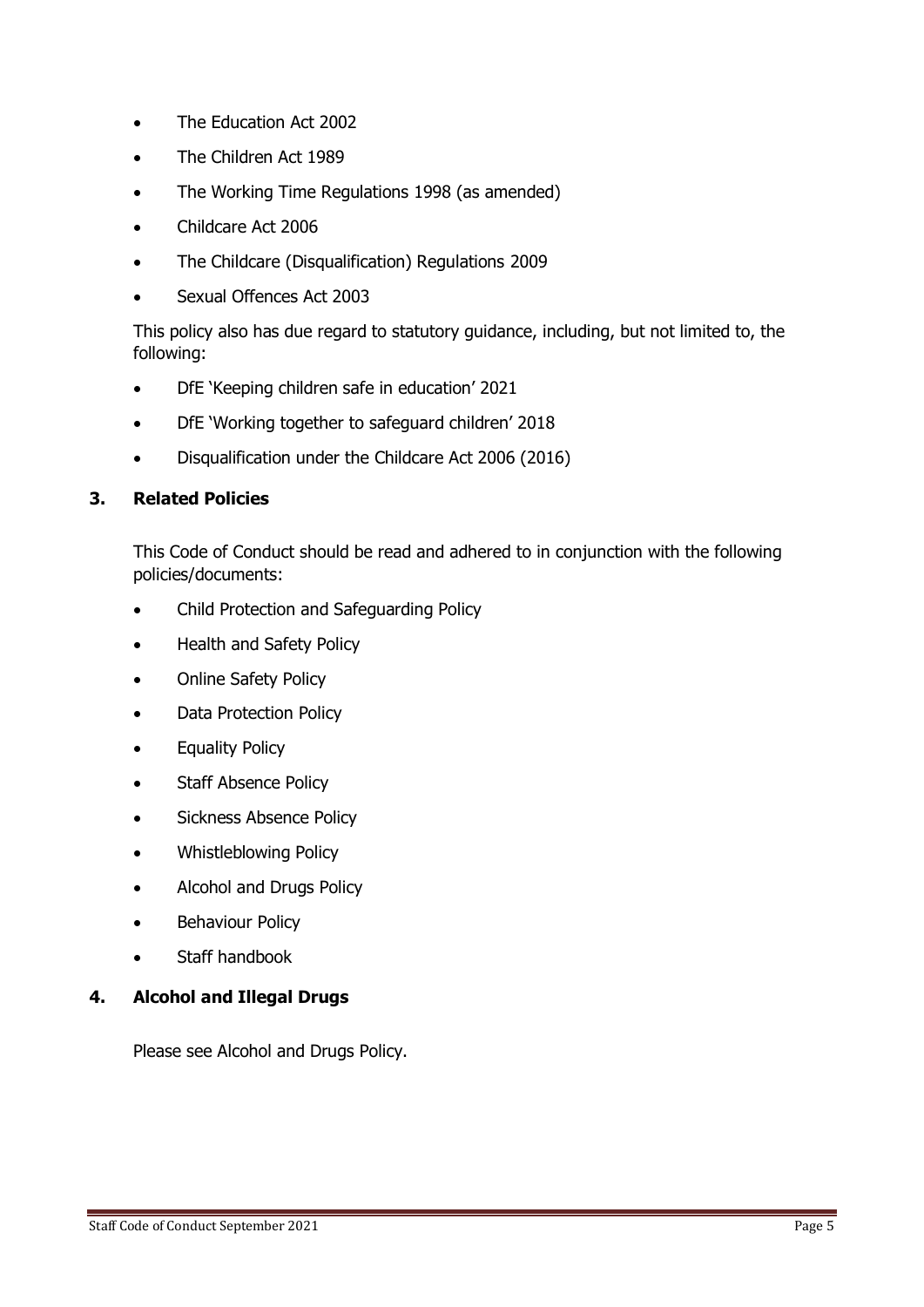## <span id="page-5-0"></span>**5. Appearance and Dress**

The expectations of the Governing Body are that staff members:

- Ensure that their appearance is clean and neat when at work or representing the school.
- Dress in a manner that is appropriate to their role.
- Remember that they are role models for pupils and that their dress and appearance should reflect this.
- Do not dress in a way that would cause embarrassment to pupils, parents, colleagues or other stakeholders.
- Adhere to the Dress Code (Appendix I).

## <span id="page-5-1"></span>**6. Attendance**

The expectations are that staff members:

- Attend work in accordance with their contract of employment and associated terms and conditions in relation to hours, days of work and holidays.
- Make routine medical and dental appointments outside of their working hours or during holidays, where possible.
- Refer to the Staff Absence Policy if they need time off for any reason other than personal illness.
- Follow the absence reporting procedure when they are absent from work due to illness or injury (as outlined in the Staff Handbook).

## <span id="page-5-2"></span>**7. Confidentiality**

Where staff have access to confidential information about pupils/students or their parents or carers, staff must not reveal such information except to those colleagues who have a professional role in relation to the pupil/student.

- All staff are likely at some point to witness actions which need to be confidential. This needs to be reported and dealt with in accordance with the appropriate school procedure.
- Staff have an obligation to share with their manager or the school's Designated Safeguarding Lead any information which gives rise to concern about the safety or welfare of a pupil/student. Staff must never promise a pupil/student that they will not act on information that they are told by the pupil/student.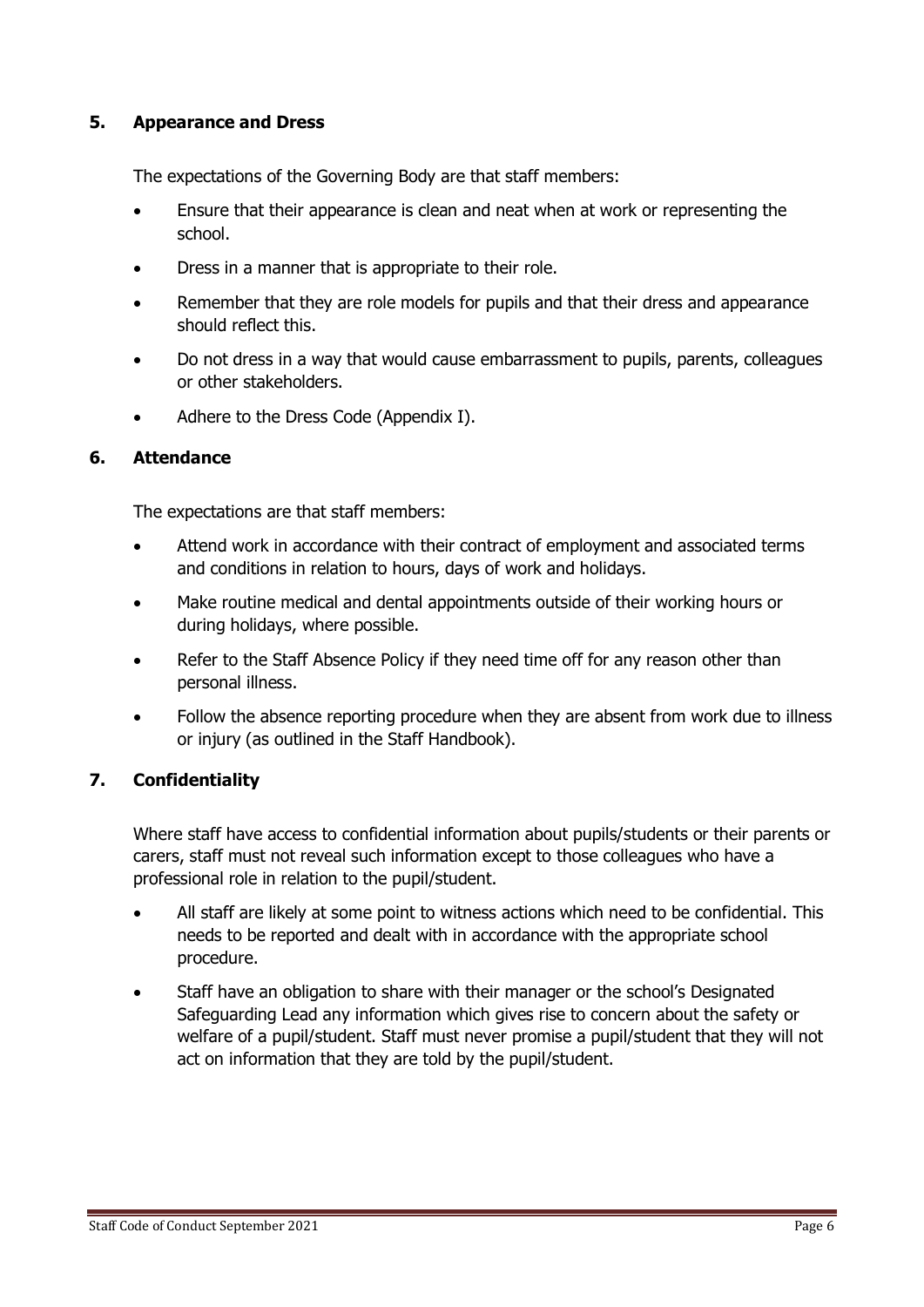## <span id="page-6-0"></span>**8. Conduct Outside of Work**

- Staff must not engage in outside work which could seriously damage the reputation and standing of the school or the employee's own reputation, or the reputation of other members of the school community. In particular, criminal offences that involve violence, possession or use of illegal drugs or sexual misconduct are unacceptable.
- Staff may undertake work outside school, either paid or voluntary, provided that it does not conflict with the interests of the school. The nature of the work cannot be seen to bring the school into disrepute, nor be at a level which may contravene the working time regulations or affect an individual's work performance.
- Staff must not engage in inappropriate use of social network sites which may bring themselves, the school, school community or employer into disrepute.
- All staff must declare whether there are any changes in their DBS check during their employment at the school by notifying the Executive Headteacher or Head of School immediately.

## <span id="page-6-1"></span>**9. Data Protection and Confidentiality**

Regarding personal and sensitive data, staff members are required, under the UK GDPR and the Data Protection Act 2018, to:

- Consider the legal basis for collecting the data, ensuring that this is documented.
- Ensure that the data is stored on a GDPR-compliant server, and that the data is not held for any longer than necessary.
- Securely dispose of the data when the relevant retention period ends.

Staff members are required, under the General Data Protection Regulation 2018, to collect, maintain and dispose of sensitive or personal data in a responsible manner.

Staff members should not disclose sensitive information about the school, its employees or the LA to other parties.

The only exception whereby it is acceptable for a staff member to disclose information which would otherwise be considered confidential is when the confidential information gives rise to concerns about the safety or welfare of a pupil.

Staff members have the right to request access to data that is held about them. Such requests should be made to the Executive Headteacher or Head of School in writing.

For further information, please see school Data Protection Policy.

## <span id="page-6-2"></span>**10. Declarations of Interest**

Staff members are required to declare their interests, both personal and financial, where the group or organisation they are affiliated with would be considered to be in conflict with the ethos of the school.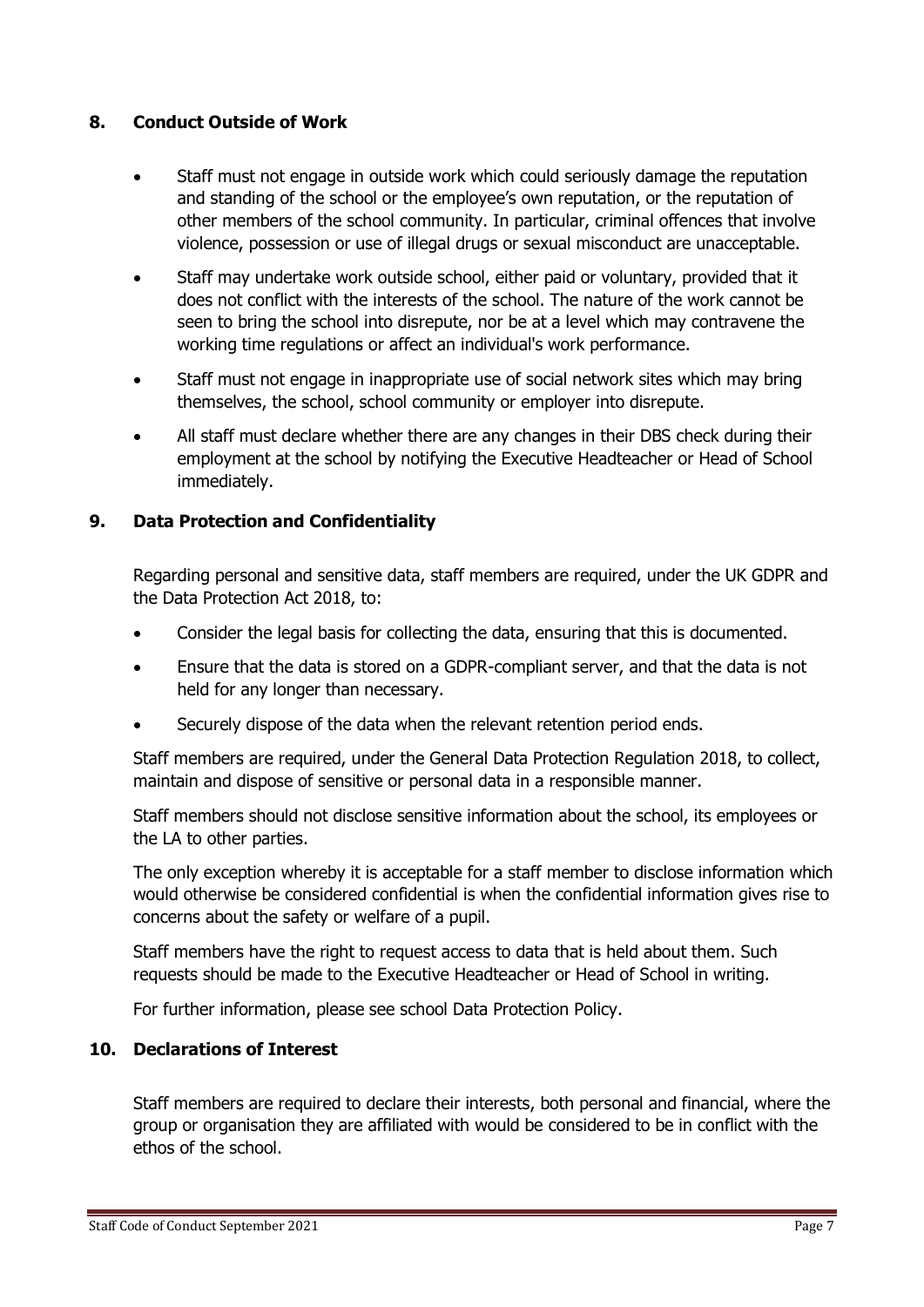A financial conflict of interest is one where there is or appears to be opportunity for personal financial gain, financial gain for close relatives or friends, or where it may be reasonable for a third party to take the view that financial benefits may affect an individual's actions.

The term 'financial interest' means anything of monetary value, including:

- Payments for services
- Equity interests
- Intellectual property rights
- Hospitality or gifts

Examples of financial interests that must be declared include but are not limited to equity interests in services considered for use by the school.

Non-financial conflicts of interest can also come into conflict, or be perceived to come into conflict, with an individual's obligations or commitments to the school. These interests may include any benefit or advantage, including but not limited to, direct or indirect enhancement of an individual's career, or gain for immediate family or someone with whom the individual has a close relationship.

Examples of situations that could give rise to non-financial conflicts of interest include:

- Pressure or temptation to accept gifts, inducements or hospitality.
- Participating in the appointment, hiring, promotion, supervision or evaluation of a person with whom the individual has a close personal relationship.
- Where a member of staff has or develops a close personal relationship with a colleague.

Membership to a trade union or staff representative group does not need to be declared.

Staff members should also carefully consider whether they need to declare their relationship with any individual where this might cause a conflict with school activities.

Failure to make a relevant declaration of interests is a very serious breach of trust and, therefore, if employees are in doubt about a declaration, they are advised to contact the school or trade union.

All declarations, including nil returns, should be completed every year for inclusion on the Register of Business Interests.

## <span id="page-7-0"></span>**11. Financial Inducements**

Staff members must:

- Familiarise themselves and comply with the school's Financial Management Policy.
- Declare to the Governing Body, in writing, any gifts received, with the exception of:
	- Low cost, functional items suitable for business rather than personal use and displaying the supplier's logo. These items may be accepted.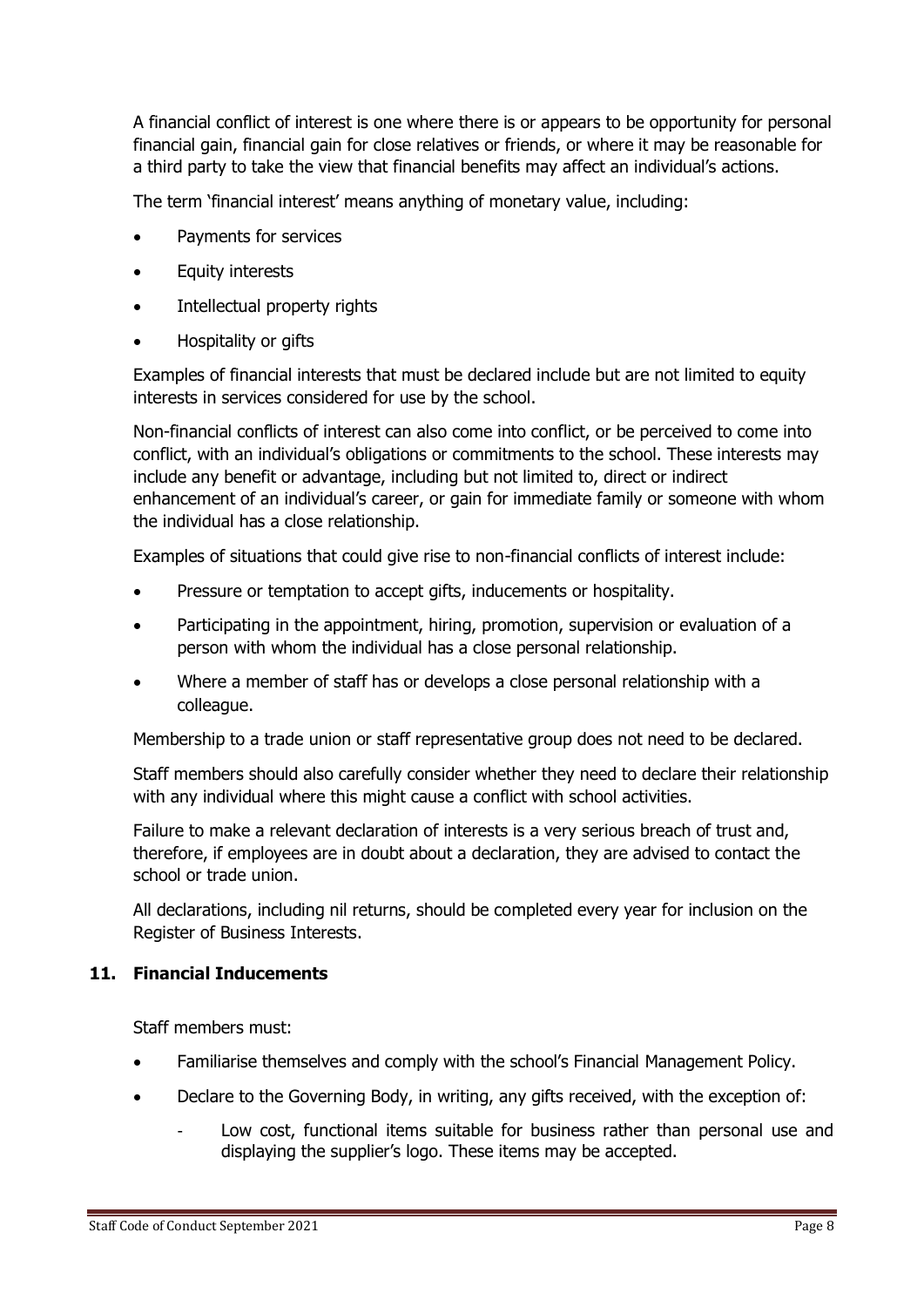- Gifts offered by parents or pupils to staff to express their gratitude, but staff members should always declare monetary gifts over the value of £30. This does not include donations to the VA fund, which are always receipted. A record of the declarations are kept in the school office.
- Hospitality in the shape of meals and drinks where it forms part of a normal business meeting.
- Authorised visits to exhibitions, demonstrations, conferences, business meals and social functions in connection with school matters, which shall be at the school's expense.
- Not accept a personal gift, payment, or other incentive from a business contact. Any such gifts should be returned.
- Declare any gift that cannot be returned to the Governing Body, who will decide how it will be used.

## <span id="page-8-0"></span>**12. Health and Safety**

Staff members must:

- Be familiar with and adhere to the Health and Safety Policy, and ensure that they take every action to keep themselves and everyone in the school environment safe and well.
- Comply with Health and Safety regulations and use any safety equipment and protective clothing which is supplied to them.
- Comply with hygiene requirements.
- Comply with accident reporting requirements.
- Inform the Executive Headteacher or Head of School of any paid work which is undertaken elsewhere, for compliance with Working Time Regulations.

## <span id="page-8-1"></span>**13. Honesty and Integrity**

At St. Theresa's we will act in a professional manner towards colleagues, irrespective of our relative positions, or status within the school hierarchy.

- We will communicate with honesty and respect.
- We will deal with our concerns and disagreements in private.
- We recognise that we are all accountable for our actions and performance.
- We will approach issues with colleagues in a way that always seeks to solve potential problems.
- We will seek to establish a good and open relationship with parents.
- We will exercise due confidentiality towards sensitive matters involving staff, pupils and parents.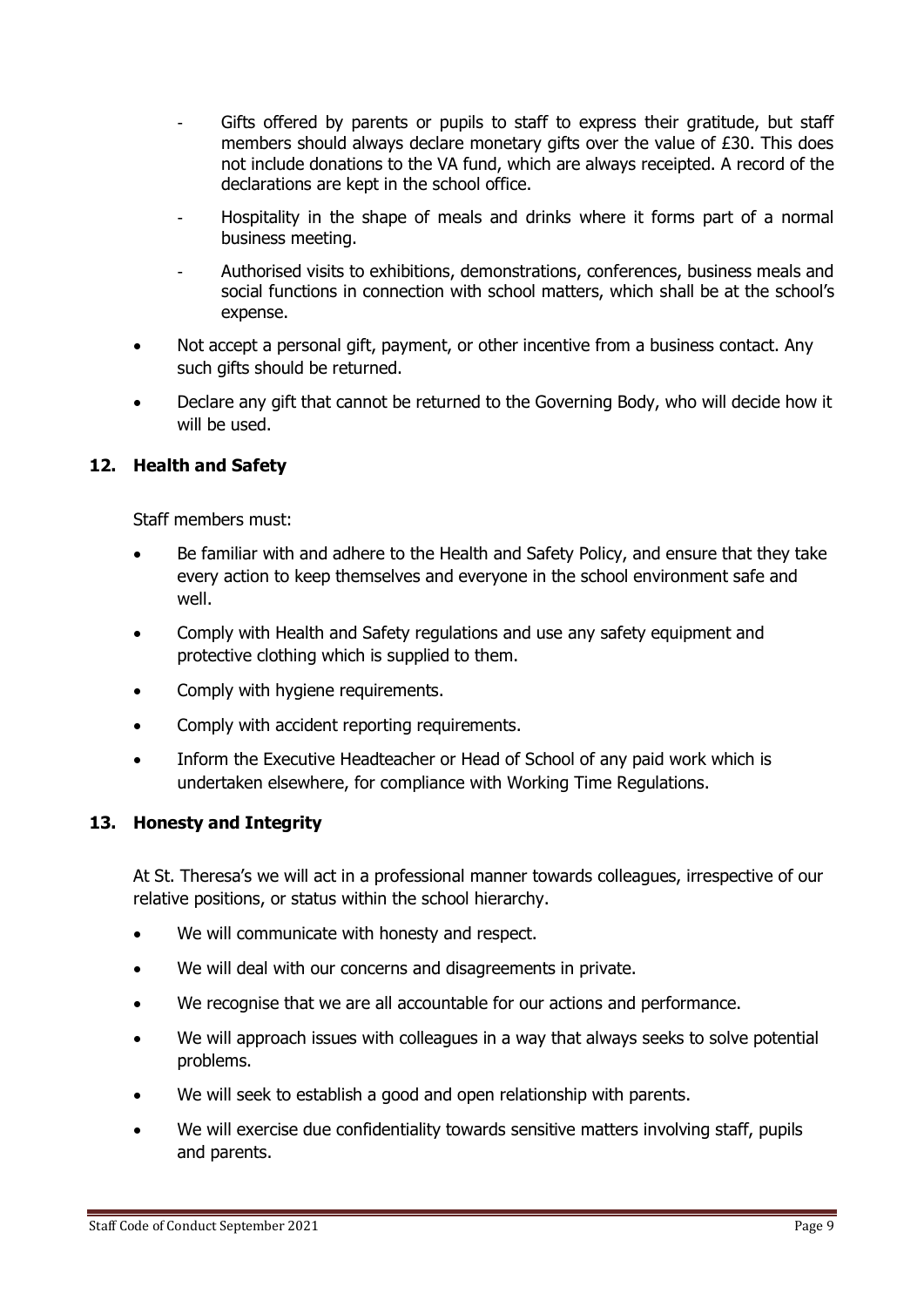We will observe the Staff Dress Code received at the beginning of each academic year.

## <span id="page-9-0"></span>**14. Intimate Care Procedures**

If a young child needs the assistance of an adult to change their underwear or remove their underclothes due to wetting themselves or to investigate an injury, it must be done in the presence of another adult.

## <span id="page-9-1"></span>**15. Online Safety**

Please see the Online Safety Policy and the Child Protection and Safeguarding Policy.

## <span id="page-9-2"></span>**16. Premises, Equipment and Communication**

- School equipment and systems are available only for school-related activities and should not be used for the fulfilment of another job or for personal use, unless specifically authorised by the Executive Headteacher or Head of School.
- Illegal, inappropriate or unacceptable use of school equipment or communication systems may result in disciplinary action and, in serious cases, could lead to an employee's dismissal.
- Employees receiving inappropriate communication or material, or who are unsure about whether something he/she proposes to do might breach this policy, should seek advice from the Executive Headteacher or Head of School.
- The school reserves the right to monitor emails, phone calls, internet activity or document production, principally in order to avoid offensive or nuisance material and to protect systems from viruses, but also to ensure proper and effective use of systems.
- Communication systems may be accessed when the school suspects that the employee has been misusing systems or facilities, or for the investigation of suspected fraud or other irregularity.
- Passwords should not be shared and access to computer systems must be kept confidential except on the express request of the Executive Headteacher or Head of School. Breach of this confidentiality may be subject to disciplinary action.
- School equipment that is used outside the school premises, for example laptops, should be returned to the school when the employee leaves employment, or if requested to do so by the Executive Headteacher or Head of School.

## <span id="page-9-3"></span>**17. Probity of Records**

The deliberate falsification of documents, such as references, academic qualifications or legal documents is unacceptable. Where a staff member falsifies records or other documents, including those held electronically, this will be regarded as a serious disciplinary matter and potentially a criminal offence.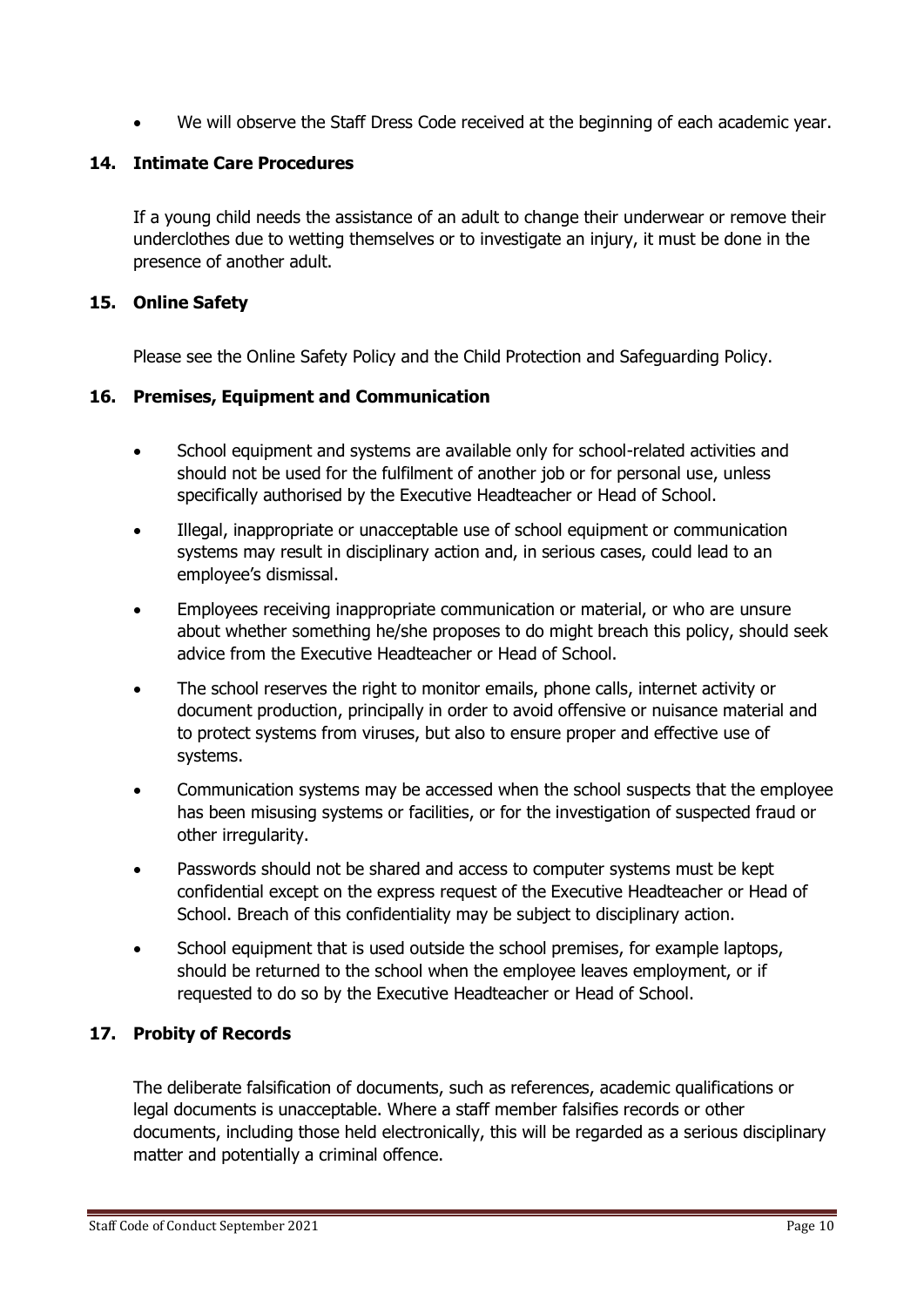## <span id="page-10-0"></span>**18. Professional Behaviour and Conduct**

- Staff members are expected to treat other colleagues, pupils, parents, and external contacts with dignity and respect.
- The use of foul and abusive language will not be tolerated.
- Discrimination, bullying, harassment or intimidation, including physical, sexual and verbal abuse, will not be tolerated.
- Staff members must not misuse or misrepresent their position, qualifications or experience, or bring the school into disrepute.
- Staff members must inform the Executive Headteacher or Head of School if they are subject to a criminal conviction, caution, ban, police enquiry, investigation or pending prosecution.
- Staff will be aware that professional behaviour and conduct is expected to be extended to extra-curricular trips and visits. Staff attending a trip or visit will act in accordance with this Code of conduct.
- Staff will act appropriately in terms of the views they express (in particular political views) and the use of school resources at all times and will not use school resources for party political purposes.

## <span id="page-10-1"></span>**19. Pupil Development**

- Staff must comply with school policies and procedures that support the well-being and development of pupils/students.
- Staff must co-operate and collaborate with colleagues and with external agencies where necessary to support the development of pupils/students.
- Staff must follow reasonable instructions that support the development of pupils/students.
- Interaction with pupils should always be appropriate to their age and gender. Staff should not touch pupils, however casually, in ways or on parts of the body that might be considered indecent or unnecessary. Staff will always be prepared to explain their actions.
- Staff will not engage in rough play, tickling or fun fights with pupils.
- Staff must ensure they do not use inappropriate or sexual language in the presence of children.
- When holding meetings with pupils on sensitive issues, staff should exercise proper professional judgement over the arrangements for the meeting. They should safeguard their own position by, for instance, considering the need for a second adult to be present.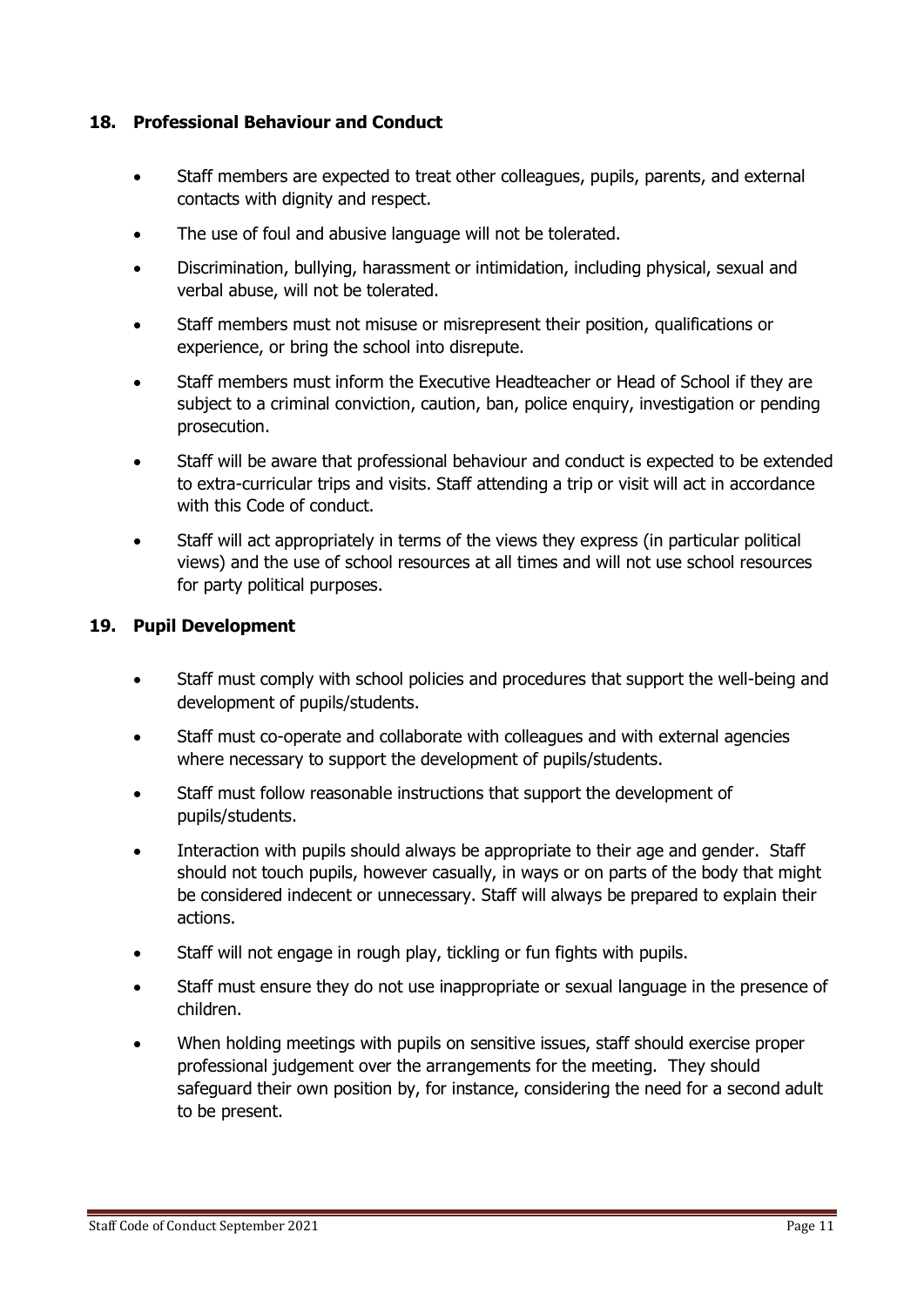- Corporal punishment (defined as any intentional application of force as punishment) is illegal and may render a member of staff liable to criminal action as well as action under the school's disciplinary procedures. Corporal punishment includes any form of physical chastisement.
- Physical intervention will not constitute corporal punishment where its purpose is to avert an immediate danger of injury to, or an immediate danger to the property of, any person including a pupil. In such circumstances, the element of restraint should be the minimum necessary to prevent injury or remove the risk of harm.
- Where physical contact is necessary (e.g. in teaching PE), that contact should be the minimum necessary for the purpose and comply with accepted good practice. Particular care should be taken in helping pupils with physical or other disabilities (e.g. in lifting).
- The school has a Health and Safety Policy which staff must follow. There is always staff appropriately trained in its application, and in any event the school always has a First Aider on the premises. For further information please see the school Health and Safety Policy.
- Staff can only contact pupils via the school's established mechanisms; personal phone numbers, email addresses or social media platforms will not be used to contact pupils.

## <span id="page-11-0"></span>**20. Safeguarding Children**

In accordance with "Keeping Children Safe in Education", all staff have a responsibility to safeguard pupils and protect their welfare.

Our expectations are that staff members will:

- Understand the important role they play in preventing harm against children.
- Effectively safeguard pupils by following the procedures outlined in this document, the Behaviour Policy and the Child Protection and Safeguarding Policy, ensuring that they do not act in a way that may put pupils at risk of harm, or lead others to question their actions.
- Respect their duty to protect children and young people from harm and to maintain professional boundaries.
- Read and understand the school's policies on child protection and safeguarding, including their obligations to undertake a Disclosure and Barring Service check.
- Immediately notify the Executive Headteacher or Head of School following an incident where a member of staff has reason to believe that their actions may be open to misinterpretation. A written report must be submitted as soon as possible following the incident. The Executive Headteacher or Head of School will then contact the Chair of Governors and if necessary the Local Authority Designated Officer for allegations against staff.
- Sign the Staff Acceptable Use Agreement on an annual basis which outlines the use of mobile phones, emails, cameras, sensitive data etc.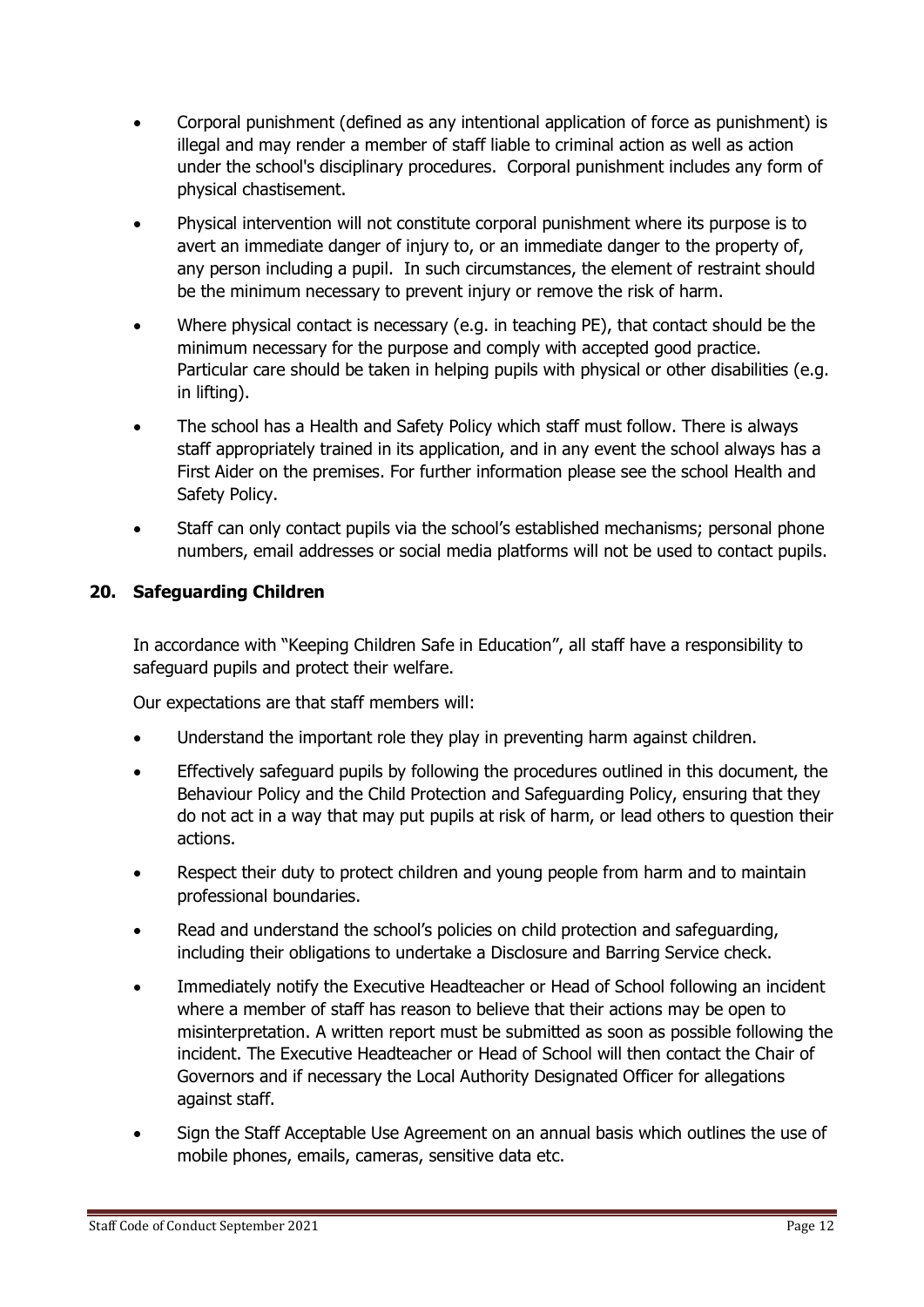Agreed guidelines on procedures where staff are accused of physical or sexual abuse of pupils are contained in Part four "Allegations of abuse made against teachers and other staff" (DfE Keeping Children Safe in Education). See Appendix II.

For more detailed information regarding safeguarding at St. Theresa's, please see the school Child Protection and Safeguarding Policy.

## <span id="page-12-0"></span>**21. Showering and Changing**

Pupils are entitled to respect and privacy whilst they are changing, e.g. before and after PE; however, a level of supervision is required to ensure that pupils are safe, and that they are not subjected to bullying.

The supervision will be appropriate to the needs and ages of the pupils, and sensitive to the potential for embarrassment.

Staff will announce their intention of entering the changing room to allow pupils to maintain their privacy.

Staff will never change or shower in the same area as pupils.

## <span id="page-12-1"></span>**22. Social Networking Websites**

Employees must not access social networking sites for personal use during class time.

Access to some journals, blogs and social networking sites is permitted during classes for the purposes of undertaking job-related duties only.

Employees must act in the best interests of the school and not disclose personal data or information about any individual, including staff members, children and young people.

Staff members should not 'friend' or 'follow' pupils on social networking websites.

Access may be withdrawn and disciplinary action taken if there is a breach of confidentiality or defamatory remarks are made against any individual at the school.

## <span id="page-12-2"></span>**23. Transporting Children**

When it is necessary to transport pupils off-site, staff will ensure that the transport arrangements of the vehicle meet all legal requirements, they have an appropriate licence, and the vehicle is roadworthy, has a valid MOT certificate and is insured.

Staff will gain consent from parents/carers before transporting pupils, and will be aware that the welfare of all pupils in the vehicle is their responsibility.

## <span id="page-12-3"></span>**24. Use of Reasonable Force**

Please see Behaviour Policy.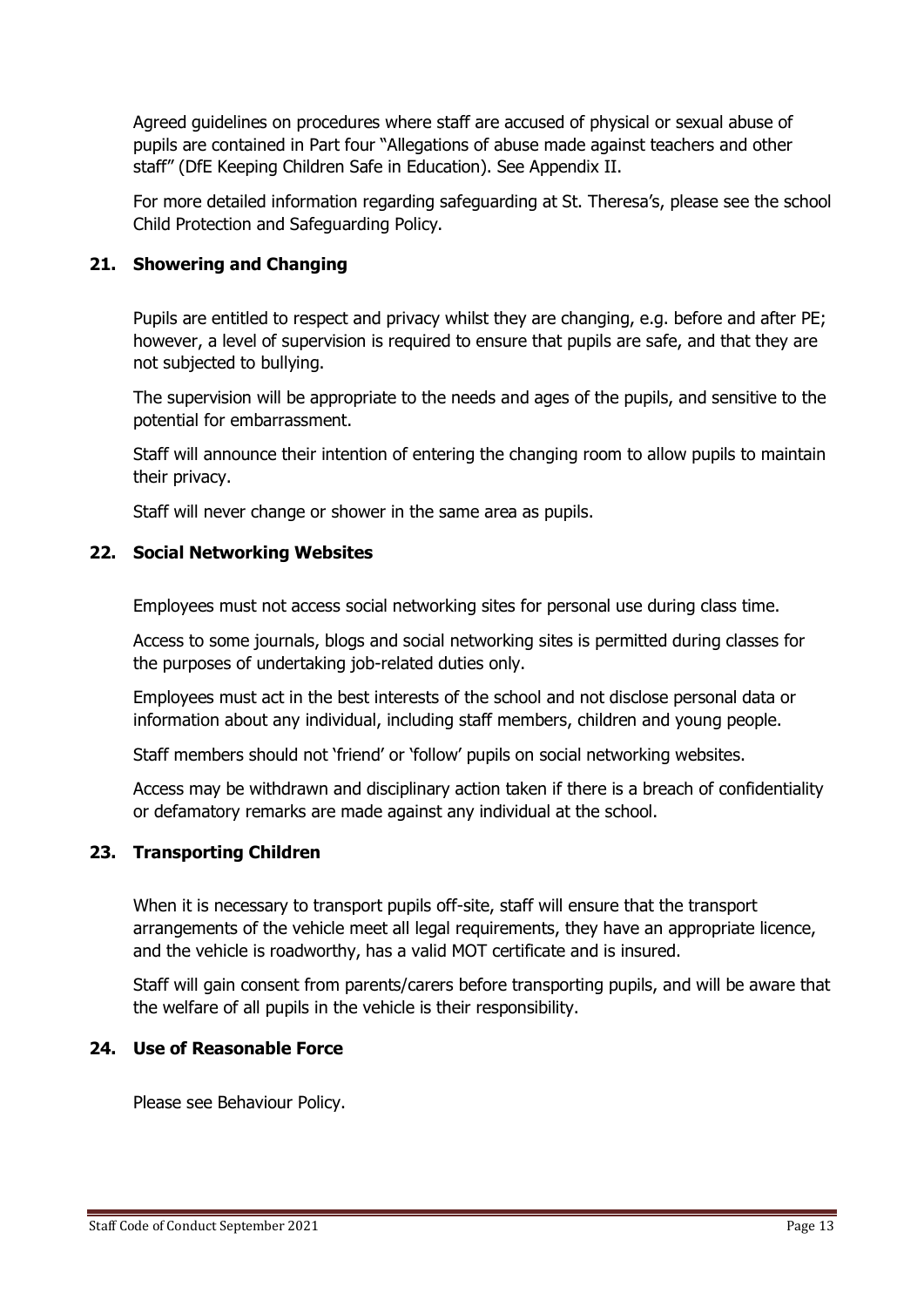#### <span id="page-13-0"></span>**APPENDIX I**



## **St. Theresa's Catholic Primary School Dress Code For teachers, teaching assistants and office staff**

At St. Theresa's Catholic Primary School we have very high expectations of the standard of dress of our pupils. It is only fair that we have the same high standards of ourselves.

To dress professionally shows pride, effort, respect for yourself and your profession. School staff are role models and as such are expected to set a good example. They should be clean, tidy and presentable at all times. This is not meant to detail every eventuality; it is up to individual staff to decide whether their appearance is appropriate guided by these principles.

- **The general guidance should always be smart and professional clothes.**
- During the summer months, when the temperature rises, staff should be mindful that the pupils still wear the same uniform.
- Scruffy/torn clothes are not permitted
- Beach wear, including strapless tops, strappy tops and rubber flip flops are not permitted.
- Indecent clothing including transparent clothing, low cut tops, ultra short skirts and low slung trousers where underwear is visible are not permitted
- Tailored shorts (no shorter than knee length) only.
- Halter neck tops (or dresses) are not appropriate.
- No t-shirts with inappropriate logos.
- Wear appropriate footwear. Open toed and backless footwear is allowed but worn at the risk of the individual.
- Consider appropriate clothing when bending over a desk or walking up staircases.
- Casual wear (i.e. jeans/jeggings) are not appropriate for work in school. They may be considered appropriate for some off site school trips.
- Bare midriffs are not appropriate.
- Appropriate sportswear may be worn for **PE days only** and if you are an **active participant.**
- No clothing should contravene any Health and Safety regulations of the school.
- A collared shirt or polo shirt should be worn by male teaching staff.
- Tattoos should be covered during working hours.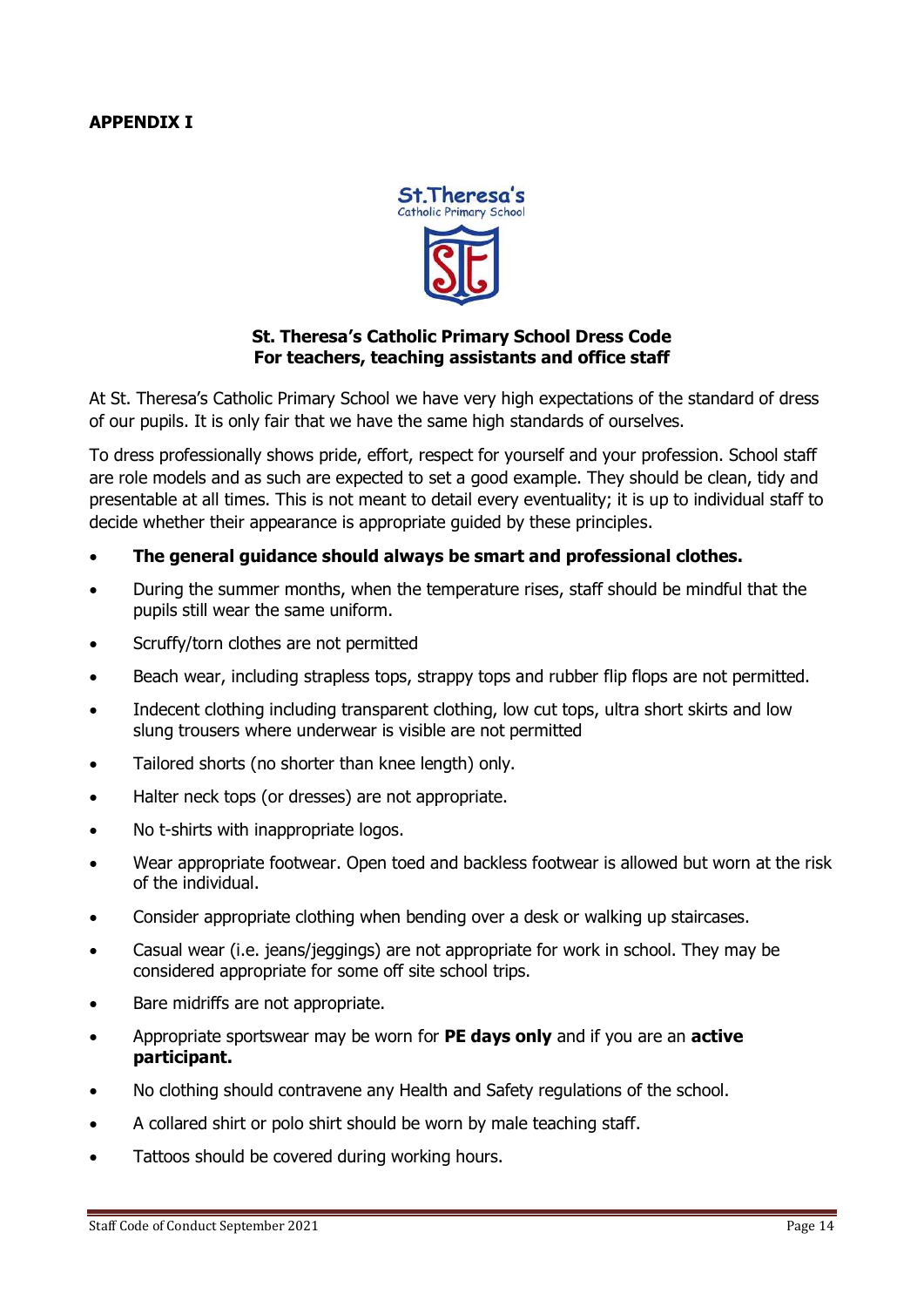Visible piercings (except earrings) should be removed during working hours.

The Executive Headteacher or Head of School will decide if any particular dress falling outside these parameters is inappropriate.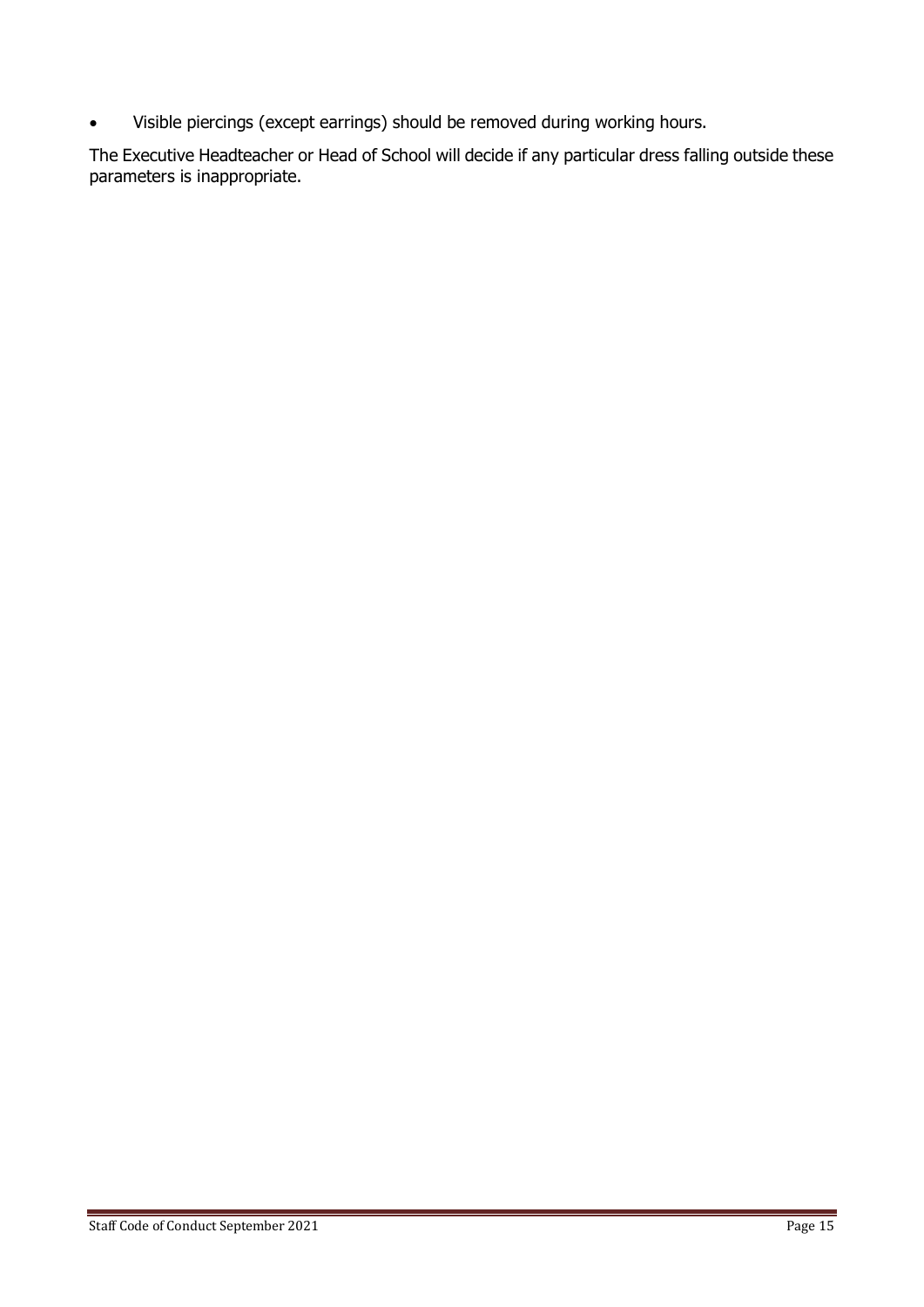## <span id="page-15-0"></span>**APPENDIX II**

(taken from Keeping Children Safe in Education Sept 2021 [www.gov.uk](http://www.gov.uk/))

#### **Part four: Allegations made against/Concerns raised in relation to teachers, including supply teachers, other staff, volunteers and contractors**

335. Schools and colleges should have their own procedures for dealing with concerns and/or allegations against those working in or on behalf of schools and colleges in a paid or unpaid capacity, this includes, members of staff, supply teachers, volunteers and contractors.

- 336. This part of the guidance has two sections covering the two levels of allegation/concern:
	- Allegations that may meet the harms threshold.
	- Allegation/concerns that do not meet the harms threshold referred to for the purposes of this guidance as 'low level concerns'.

337. These procedures should be consistent with local safeguarding procedures and practice guidance

## **Section one: Allegations that may meet the harms threshold**

338. This part of the guidance is about managing cases of allegations that might indicate a person would pose a risk of harm if they continue to work in their present position, or in any capacity with children in a school or college. This guidance should be followed where it is alleged that anyone working in the school or a college that provides education for children under 18 years of age, including supply teachers, volunteers and contractors has:

- **behaved in a way that has harmed a child, or may have harmed a child and/or;**
- **possibly committed a criminal offence against or related to a child and/or;**
- **behaved towards a child or children in a way that indicates he or she may pose a risk of harm to children; and/or**
- **behaved or may have behaved in a way that indicates they may not be suitable to work with children.**

339. The last bullet point above includes behaviour that may have happened outside of school or college, that might make an individual unsuitable to work with children, this is known as transferable risk.

340. Where appropriate an assessment of transferable risk to children with whom the person works should be undertaken. If in doubt seek advice from the local authority designated officer (LADO).

341. It is important that policies and procedures make clear to whom allegations should be reported and that this should be done without delay. A "case manager" will lead any investigation. This will be either the headteacher or principal, or, where the headteacher is the subject of an allegation, the chair of governors or chair of the management committee and in an independent school it will be the proprietor.

#### **The initial response to an allegation**

342. Where the school or college identify a child has been harmed, that there may be an immediate risk of harm to a child or if the situation is an emergency, they should contact children's social care and as appropriate the police immediately as per the processes explained in Part one of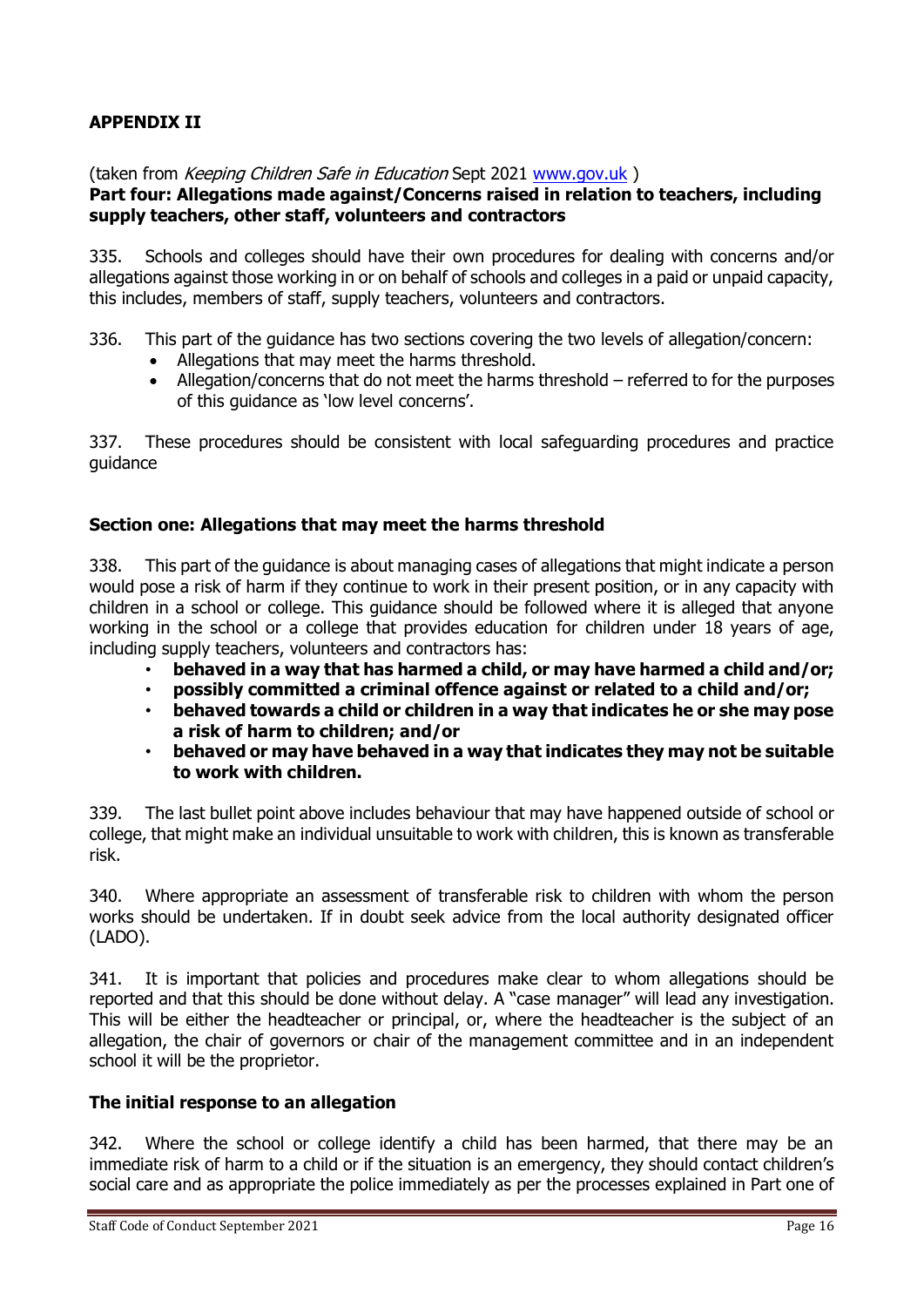this guidance.

- 343. There are two aspects to consider when an allegation is made:
	- **Looking after the welfare of the child** the designated safeguarding lead is responsible for ensuring that the child is not at risk and referring cases of suspected abuse to the local authority children's social care as described in Part one of this guidance.
	- **Investigating and supporting the person subject to the allegation** the case manager should discuss with the LADO, the nature, content and context of the allegation, and agree a course of action.
- 344. When dealing with allegations, schools and colleges should:
	- apply common sense and judgement;
	- deal with allegations quickly, fairly and consistently; and
	- provide effective protection for the child and support the person subject to the allegation.

345. Schools and colleges should ensure they understand the local authority arrangements for managing allegations, including the contact details and what information the LADO will require when an allegation is made. Before contacting the LADO, schools and colleges should conduct basic enquiries in line with local procedures to establish the facts to help them determine whether there is any foundation to the allegation, being careful not to jeopardise any future police investigation. For example:

- was the individual in the school or college at the time of the allegations?
- did the individual, or could they have, come into contact with the child?
- are there any witnesses? and,
- was there any CCTV footage?

346. These are just a sample of example questions. Schools and colleges should be familiar with what initial information the LADO will require. This information can be found in local policy and procedural guidance provided by the LADO service.

347. When to inform the individual of the allegation should be considered carefully on a case by case basis, with guidance as required from the LADO, and if appropriate children's social care and the police.

348. If there is cause to suspect a child is suffering, or is likely to suffer significant harm, a strategy discussion involving the police and/or children's social care will be convened in accordance with the statutory guidance Working Together to Safeguard Children. If the allegation is about physical contact, for example restraint, the strategy discussion or initial evaluation with the LADO should take into account that teachers and other school and college staff are entitled to use reasonable force to control or restrain children in certain circumstances, including dealing with disruptive behaviour. Further information about the use of reasonable force can be found at paragraph 150 in Part 2 of this guidance and on GOV.UK.

349. Where the case manager is concerned about the welfare of other children in the community or the member of staff's 's family, they should discuss these concerns with the designated safeguarding lead and make a risk assessment of the situation. It may be necessary for the designated safeguarding lead to make a referral to children's social care.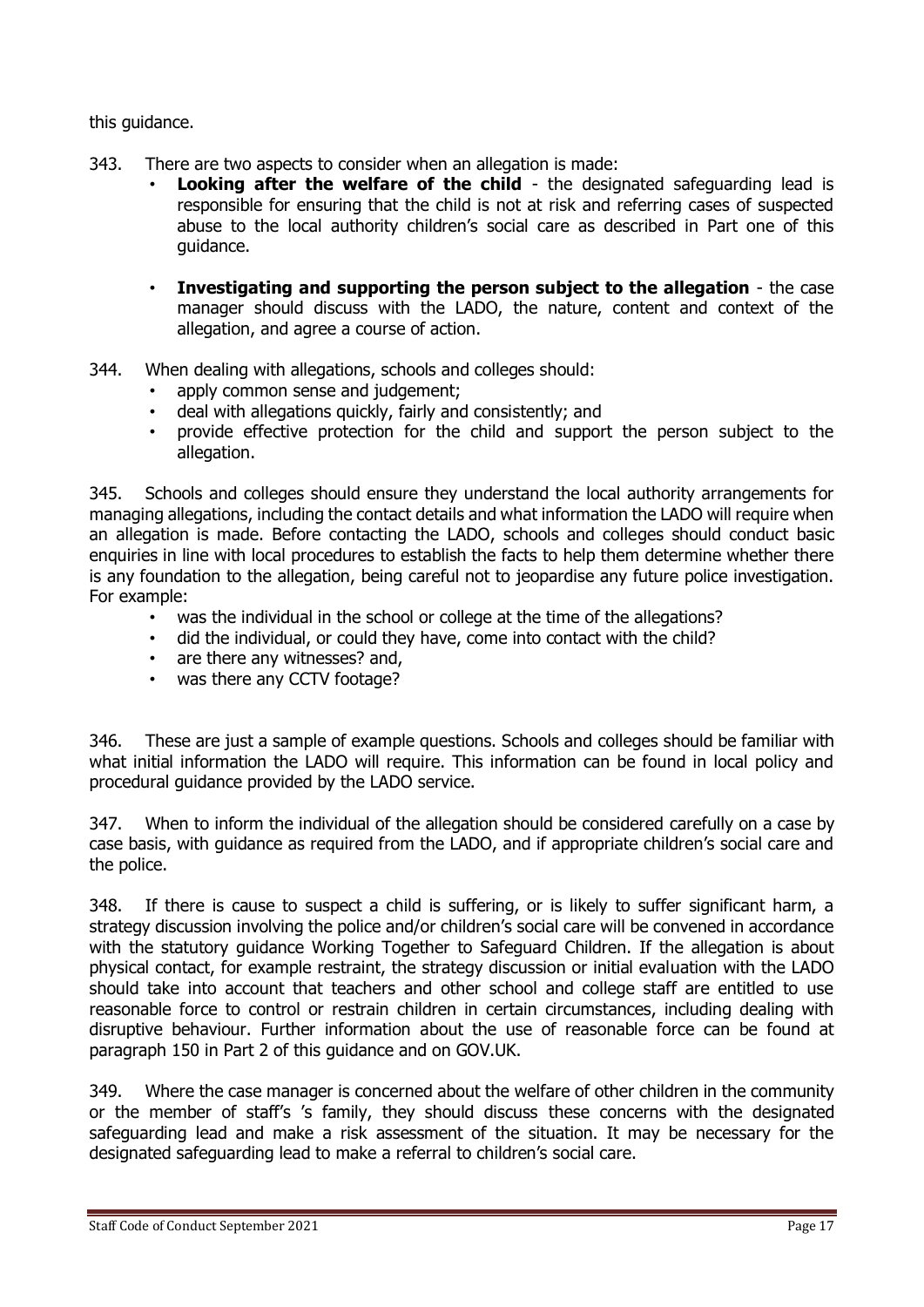350. Where it is clear that an investigation by the police or children's social care is unnecessary, or the strategy discussion or initial assessment decides that is the case, the LADO should discuss the next steps with the case manager.

## **No further action**

351. Where the initial discussion leads to no further action, the case manager and the LADO should:

- record the decision and justification for it; and,
	- agree on what information should be put in writing to the individual concerned and by whom.

## **Further enquiries**

352. Where further enquiries are required to enable a decision about how to proceed, the LADO and case manager should discuss how and by whom the investigation will be undertaken. In straightforward cases, the investigation should normally be undertaken by a senior member of the school's or college's staff.

353. Where there is a lack of appropriate resource within the school or college, or the nature or complexity of the allegation requires it, the allegation will require an independent investigator. Many local authorities provide for an independent investigation of allegations for schools that are maintained by the local authority, often as part of the HR/personnel services that schools and colleges can buy in from the authority. It is important that local authorities ensure that schools and colleges in that area have access to an affordable facility for independent investigation where that is

appropriate. Academies and independent schools should also ensure they secure the services of a person who is independent of the school.

354. The case manager should monitor the progress of cases to ensure that they are dealt with as quickly as possible in a thorough and fair process. Reviews should be conducted at fortnightly or monthly intervals, depending on the complexity of the case.

355. Wherever possible, the first review should take place no later than four weeks after the initial assessment. Dates for subsequent reviews, ideally at fortnightly intervals, should be set at the review meeting if the investigation continues. The LADO will provide advice and guidance to schools and colleges when considering allegations against adults working with children. The LADO's role is not to investigate the allegation, but to ensure that an appropriate investigation is carried out, whether that is by the police, children's social care, the school or college, or a combination of these.

## **Supply teachers and all contracted staff**

356. In some circumstances schools and colleges will have to consider an allegation against an individual not directly employed by them, where its disciplinary procedures do not fully apply because agencies will have their own policies and procedures; for example, supply teachers or contracted staff provided by an employment agency or business.

357. Whilst schools and colleges are not the employer of supply teachers, they should ensure allegations are dealt with properly. In no circumstances should a school or college decide to cease to use a supply teacher due to safeguarding concerns, without finding out the facts and liaising with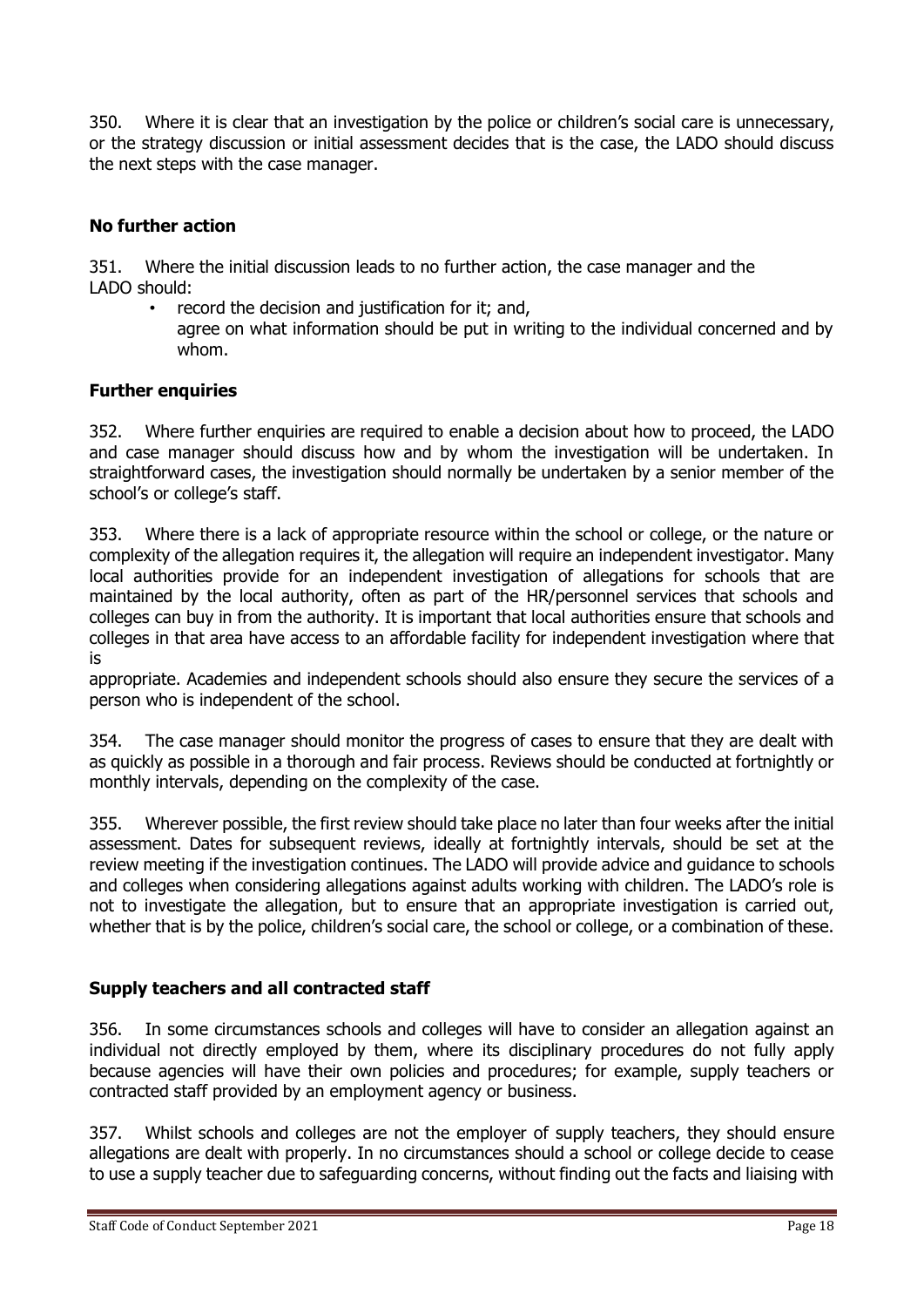the LADO to determine a suitable outcome. Governing bodies and proprietors should discuss with the supply agency or agencies where the supply teacher is working across a number of schools of colleges, whether it is appropriate to suspend the supply teacher, or redeploy them to another part of the school or college, whilst they carry out their investigation.

358. Agencies should be fully involved and co-operate with any enquiries from the LADO, police and/or children's social care. The school or college will usually take the lead because agencies do not have direct access to children or other school of college staff, so they will not be able to collect the facts when an allegation is made, nor do they have all the relevant information required by the LADO as part of the referral process. Supply teachers, whilst not employed by the school or college, are under the supervision, direction and control of the governing body or proprietor when working in

the school or college. They should be advised to contact their trade union representative if they have one, or a colleague for support. The allegations management meeting which is often arranged by the LADO should address issues such as information sharing, to ensure that any previous concerns or allegations known to the agency or agencies are taken into account by the school or college during the investigation.

359. When using a supply agency, schools and colleges should inform the agency of its process for managing allegations but also take account of the agency's policies and their duty to refer to the DBS as personnel suppliers. This should include inviting the agency's human resource manager or equivalent to meetings and keeping them up to date with information about its policies.

## **Governors**

360. If an allegation is made against a governor, schools and college should follow their own local procedures. Where an allegation is substantiated, they should follow the procedures to consider removing them from office.

## **Suspension**

361. Suspension should not be an automatic response when an allegation is reported. All options to avoid suspension should be considered prior to taking that step. The case manager must consider carefully whether the circumstances warrant suspension from contact with children at the school or college, or until the allegation is resolved. It should be considered only in cases where there is cause to suspect a child or other children at the school or college is/are at risk of harm, or the case is so serious that it might be grounds for dismissal. If in doubt, the case manager should seek views from their personnel adviser and the LADO, as well as the police and children's social care where they have been involved.

362. Where a school or sixth form college is made aware that the Secretary of State has made an interim prohibition order, in respect of an individual who works at a school or sixth form college, they should take immediate action to ensure the individual does not carry out work in contravention of the order. This means that pending the findings of the TRA investigation, the individual must not carry out teaching work. School and colleges should have clear policies on pay arrangements whilst the person is suspended or where there is an interim prohibition order in place.

363. In many cases, an inquiry can be resolved quickly and without the need for suspension. The employer will decide on whether the individual should continue to work at the school or college, based on consultation with the LADO who will provide relevant information they have received from the police or children's social care on whether they have any objections to the member of staff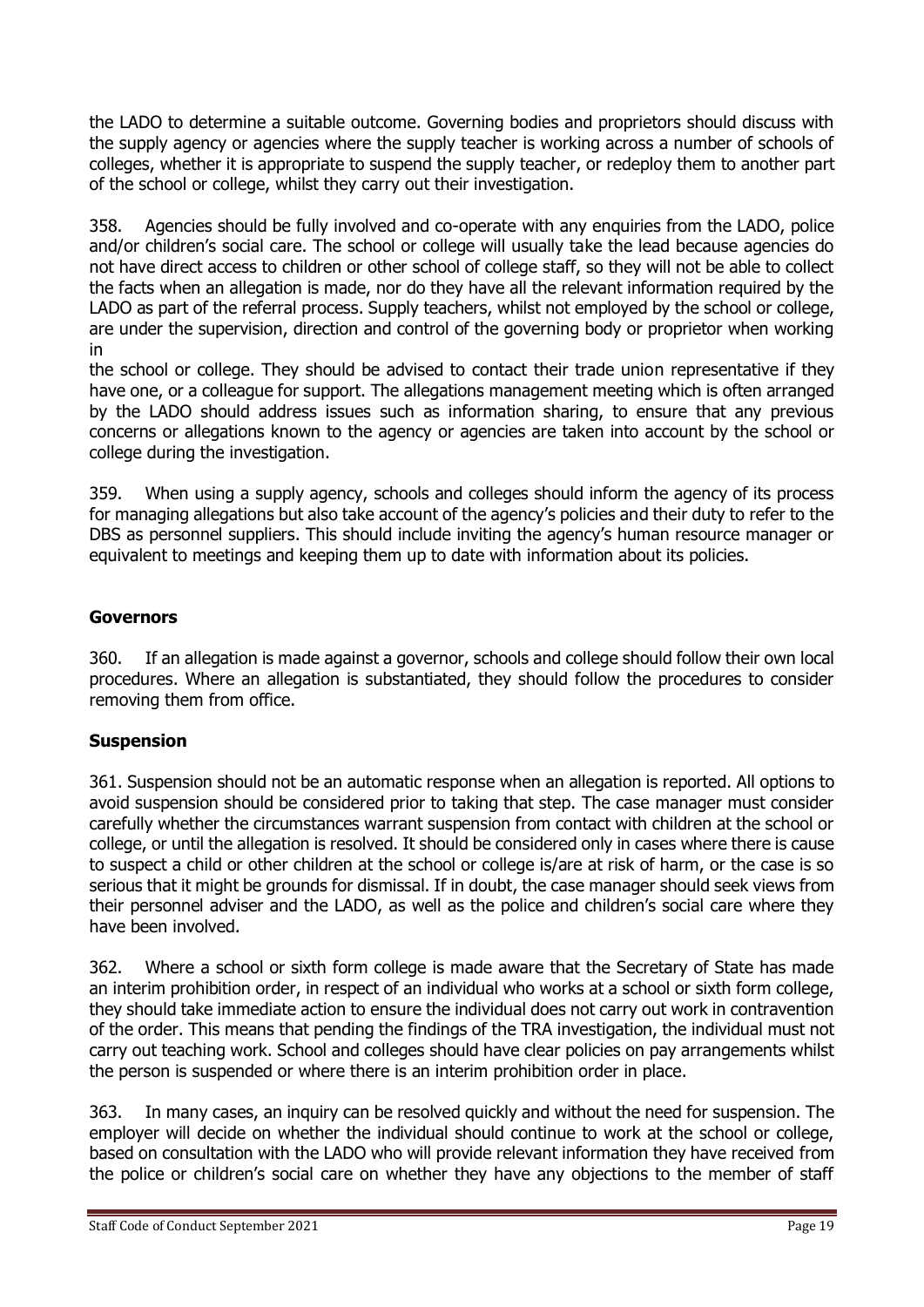continuing to work during the investigation of the case. The case manager should be as inventive as possible to avoid suspension.

364. Based on advice from the school or college's HR provider and/or a risk analysis drawn up with the LADO, the following alternatives should be considered by the case manager before suspending a member of staff:

- redeployment within the school or college so that the individual does not have direct contact with the child or children concerned;
- providing an assistant to be present when the individual has contact with children;
- redeploying to alternative work in the school or college so the individual does not have unsupervised access to children;
- moving the child or children to classes where they will not come into contact with the member of staff, but this decision should only be made if it is in the best interest of the child or children concerned and takes accounts of their views. It should be made making it clear that this is not a punishment and parents have been consulted; or,
- temporarily redeploying the member of staff to another role in a different location, for example to an alternative school or college or where available, work for the local authority or academy trust.

365. These alternatives allow time for an informed decision regarding the suspension, this will, however, depend upon the nature of the allegation. The case manager should consider the potential permanent professional reputational damage to employees that can result from suspension where an allegation is later found to be unfounded, unsubstantiated, malicious, or false.

366. If immediate suspension is considered necessary, the case manager should record the rationale and justification for such a course of action. This should also include what alternatives to suspension have been considered and why they were rejected.

367. Where it has been deemed appropriate to suspend the person, written confirmation should be given within one working day, giving as much detail as appropriate for the reasons for the suspension. It is not acceptable for an employer to leave a person who has been suspended without any support. The person should be informed at the point of their suspension who their named contact is within the organisation and provided with their contact details.

368. Children's social care or the police may give their view to the LADO but they cannot require the case manager to suspend a member of staff or a volunteer, although the case manager should give appropriate weight to their views. The power to suspend is vested in the governing body or proprietor who are the employers. However, where a strategy discussion, or initial assessment, concludes that there should be enquiries by the children's social care, and/or an investigation by the police, the LADO should canvass police and children's social care for views about whether the accused member of staff should be suspended from contact with children. Police involvement does not make it mandatory to suspend a member of staff; this decision should be taken on a case-bycase basis having undertaken a risk assessment about whether the person poses a risk of harm to children.

## **Supporting those involved**

## **Duty of care**

369. The welfare of a child is paramount (how children should be protected and supported is set out throughout this guidance) and this will be the prime concern in terms of investigating an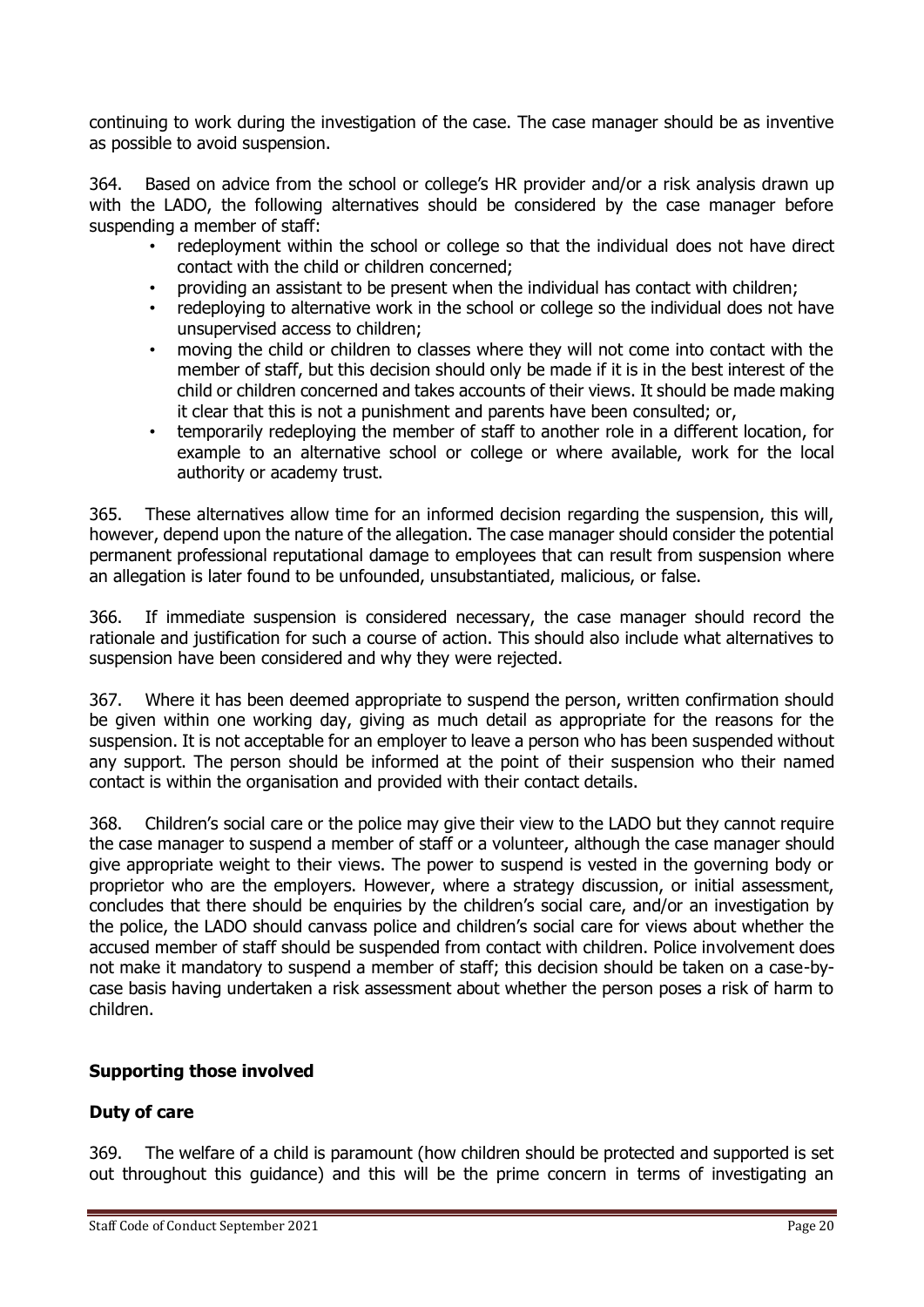allegation against a person in a position of trust. However, when an allegation or safeguarding concern is being investigated it is likely to be a very stressful experience for the adult subject of the investigation, and potentially for their family members. It is important that an employer offers appropriate welfare support at such a time and recognises the sensitivity of the situation. Information is confidential and should not ordinarily be shared with other staff or with children or parents who are not directly involved in the investigation.

- 370. Employers have a duty of care to their employees. They should:
	- manage and minimise the stress caused by the allegation;
	- inform the individual as soon as possible, explaining the likely course of action, guided by the LADO, and the police where necessary;
	- advise the individual to contact their trade union representative, or a colleague for support;
	- appoint a named representative to keep the person informed about progress of the case;
	- provide access to counselling or medical advice where appropriate. For staff in schools maintained by the local authority this may include support via the local authority's occupational health arrangements; and not prevent social contact with work colleagues and friends, when staff are suspended, unless there is evidence to suggest this may prejudice the gathering of evidence.
- 371. Parents or carers of the child or children involved should be:
	- formally told about the allegation as soon as possible. The case manager should consult the LADO and where involved children's social care and/or the police on what information can be disclosed;
	- kept informed about the progress of the case, only in relation to their child no information can be shared regarding the staff member; and
	- made aware of the requirement to maintain confidentiality and unwanted publicity about any allegations made against teachers in schools whilst investigations are in progress as set out in section 141F of the Education Act 2002 (see paragraphs 372-380).

## **Confidentiality and Information sharing**

372. In an allegations management meeting or during the initial assessment of the case, the agencies involved should share all relevant information they have about the person who is the subject of the allegation, and about the alleged victim, see paragraphs 105-113 in Part two about information sharing.

373. Where the police are involved, wherever possible the school or college should ask the police to obtain consent from the individuals involved to share their statements and evidence for use in the employer's disciplinary process. This should be done as their investigation proceeds and will enable the police to share relevant information without delaying the conclusion of their investigation or any court case.

374. Children's social care should adopt a similar procedure when making enquiries to determine whether the child or children named in the allegation are in need of protection or services, so that any information obtained in the course of those enquiries which is relevant to a disciplinary case can be passed to the employer without delay.

375. The school and college must make every effort to maintain confidentiality and guard against unwanted publicity while an allegation is being investigated or considered. The Education Act 2011 amended the Education Act 2002, to introduce reporting restrictions. These provisions made it an offence (except in the limited circumstance expressly permitted by the legislation), for any person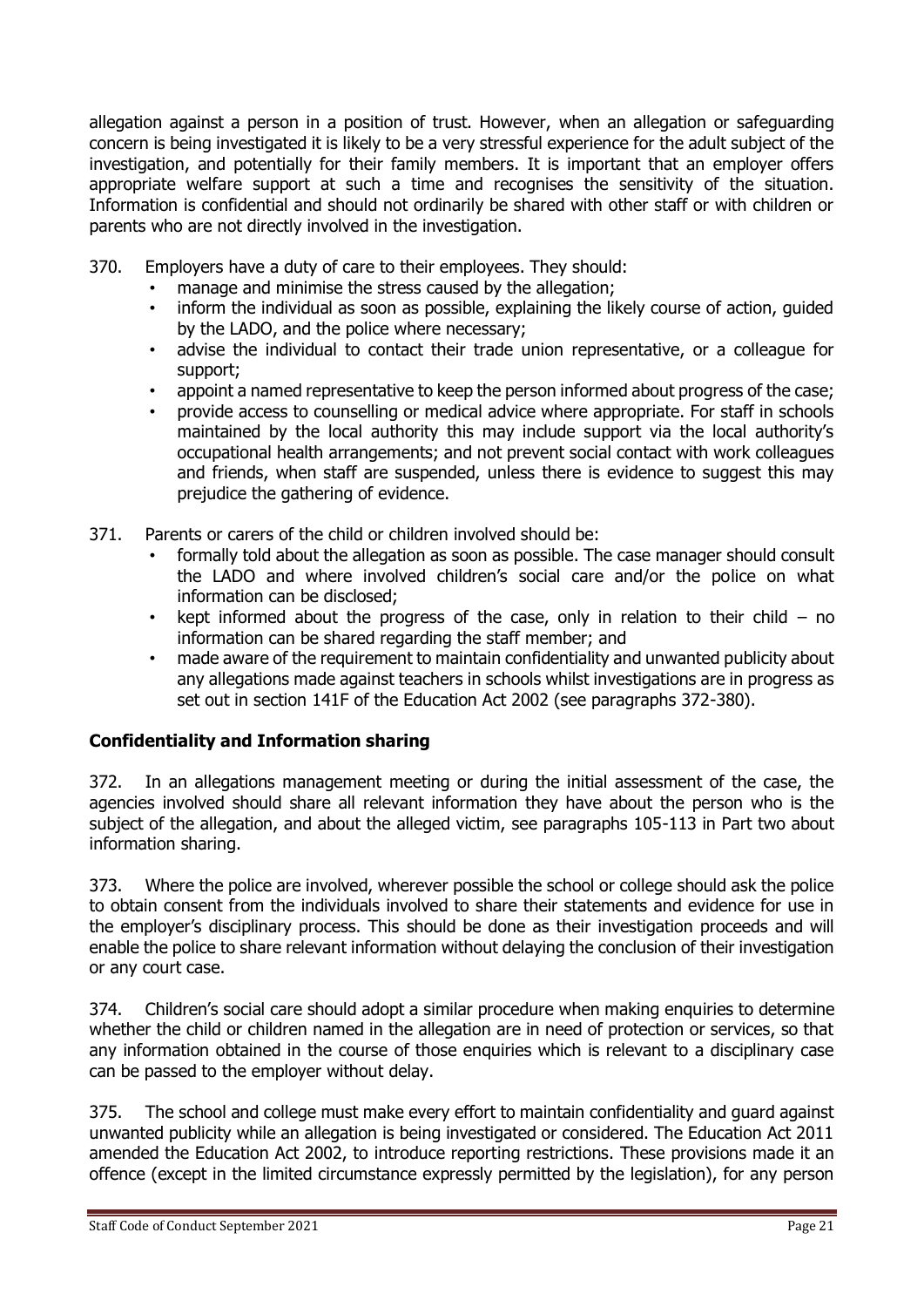to publish any material that may lead to the identification of a teacher in a school who has been accused by, or on behalf of, a child from the same school (where that identification would identify the teacher as the subject of the allegation).

376. The reporting restrictions apply until:

- the point that the accused person is charged with a relevant offence; or
- the Secretary of State or the General Teaching Council for Wales publishes information about an investigation or decision in a disciplinary case arising from the allegation.

377. The reporting restrictions are disapplied if the individual to whom the restrictions apply effectively waives their right to anonymity by going public themselves or by giving their written consent for another to do so or if a court lifts the reporting restrictions in response to a request to do so.

378. The legislation prevents the "publication" of material by any person that may lead to the identification of the teacher who is the subject of the allegation. "Publication" includes "any speech, writing, relevant programme or other communication in whatever form, which is addressed to the public at large or any section of the public." This means that a parent who, for example, published details of the allegation on a social networking site would be in breach of the reporting restrictions (if what was published could lead to the identification of the teacher by members of the public). In circumstances where schools need to make parents aware about an allegation, they should make parents and others aware that there are restrictions on publishing information.

379. In accordance with the Authorised Professional Practice published by the College of Policing in May 2017, the police will not normally provide any information to the press or media that might identify an individual who is under investigation, unless and until the person is charged with a criminal offence. In exceptional cases where the police wish to depart from that rule, for example an appeal to trace a suspect, they must apply to a magistrates' court to request that reporting restrictions be lifted.

380. The case manager should take advice from the LADO, police and children's social care to agree the following:

- who needs to know and exactly what information can be shared;
- how to manage speculation, leaks and gossip;
- what, if any, information can be reasonably given to the wider community to reduce speculation; and,
- how to manage press interest if, and when, it should arise.

## **Allegation outcomes**

381. The definitions that should be used when schools and colleges determine the outcome of an allegation are set out below:

- Substantiated: there is sufficient evidence to prove the allegation;
- Malicious: there is sufficient evidence to disprove the allegation and there has been a deliberate act to deceive or cause harm to the person subject of the allegation;
- False: there is sufficient evidence to disprove the allegation;
- Unsubstantiated: there is insufficient evidence to either prove or disprove the allegation. The term, therefore, does not imply guilt or innocence; or,
- Unfounded: to reflect cases where there is no evidence or proper basis which supports the allegation being made.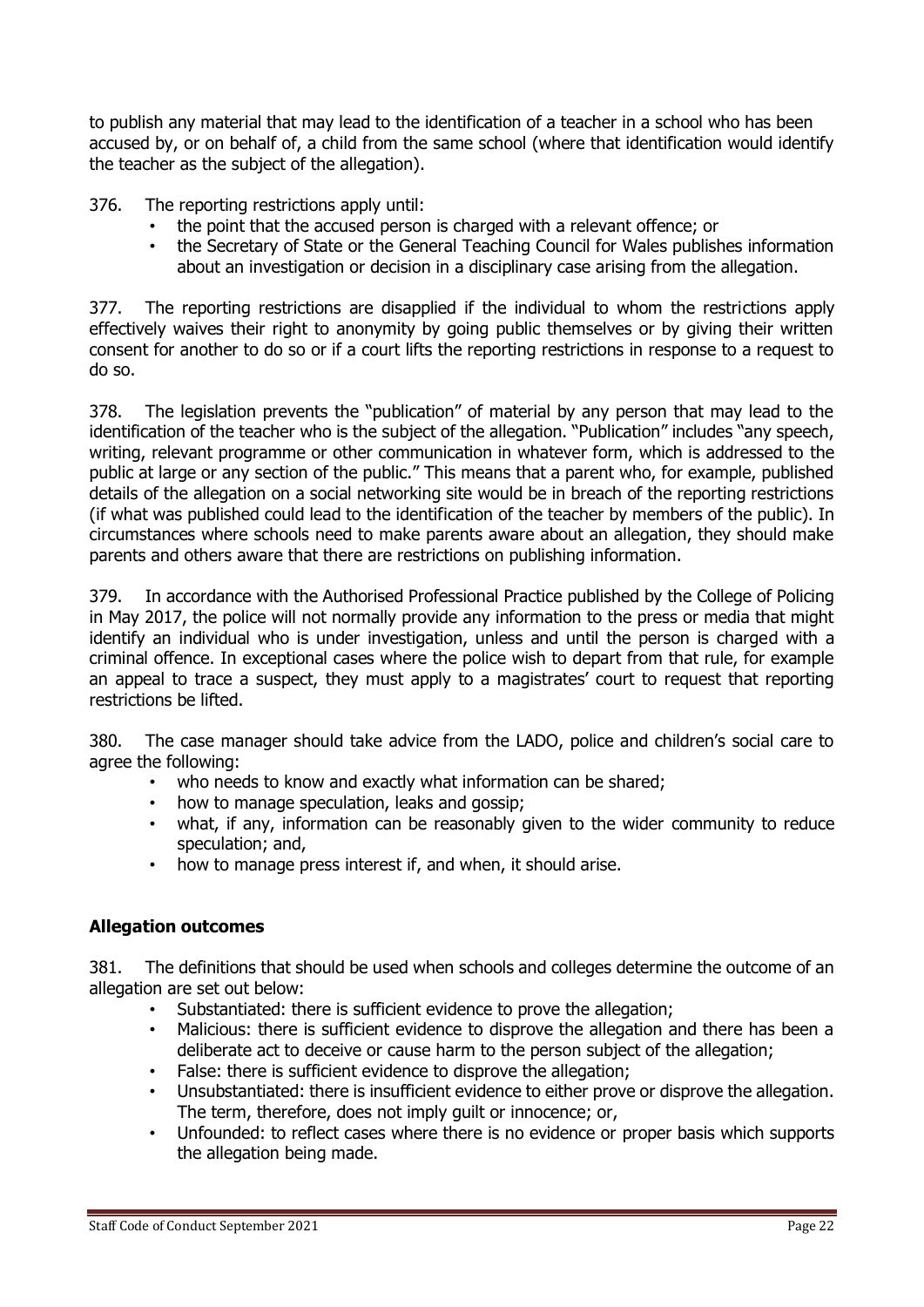382. Ultimately the options open to the school or college depend on the nature and circumstances of the allegations and the evidence and information available. This will range from taking no further action, to dismissal or a decision not to use the person's services in future. Suspension should not be the default position, an individual should be suspended only if there is no reasonable alternative (see paragraphs 361-368 on suspension).

- 383. If the allegation is substantiated and:
	- the person is dismissed; resigns, or otherwise ceases to provide his or her services; or
	- the employer ceases to use the person's services.

The employer has a legal duty to make a referral to the DBS for consideration of whether inclusion on the barred lists is required.

384. In the case of a member of teaching staff at a school or sixth form college, the case manager must consider whether to refer the matter to the TRA to consider prohibiting the individual from teaching (paragraph 143 for further information).

385. There is a legal requirement for employers to make a referral to the DBS where they consider an individual has engaged in conduct that harmed (or is likely to harm) a child; or if a person otherwise poses a risk of harm to a child (paragraph 142 for further information).

## **Following a criminal investigation or a prosecution**

386. The police should inform the LADO and the employer immediately when:

- a criminal investigation and any subsequent trial is complete;
- it is decided to close an investigation without charge; or,
- it is decided not to continue to prosecute after the person has been charged.

387. In those circumstances, during the joint assessment meeting the LADO should discuss with the case manager whether any further action, including disciplinary action, is appropriate and, if so, how to proceed. The information provided by the police and/or children's social care should also inform that decision. The options will depend on the circumstances of the case and the consideration should take into account the result of the police investigation or the trial, as well as the different standard of proof required in disciplinary and criminal proceedings.

## **Unsubstantiated, unfounded, false or malicious allegations**

388. If an allegation is determined to be unsubstantiated, unfounded, false or malicious, the LADO and the case manager should consider whether the child and/or the person who has made the allegation is in need of help or may have been abused by someone else and this is a cry for help. In such circumstances, a referral to children's social care may be appropriate.

389. If a report is determined to be unsubstantiated, unfounded, false or malicious, the designated safeguarding lead should consider whether the child and/or the person who has made the allegation is in need of help or may have been abused by someone else and this is a cry for help. In such circumstances, a referral to children's social care may be appropriate. If a report is shown to be deliberately invented or malicious, the school or college, should consider whether any disciplinary action is appropriate against the individual who made it as per their own behaviour policy.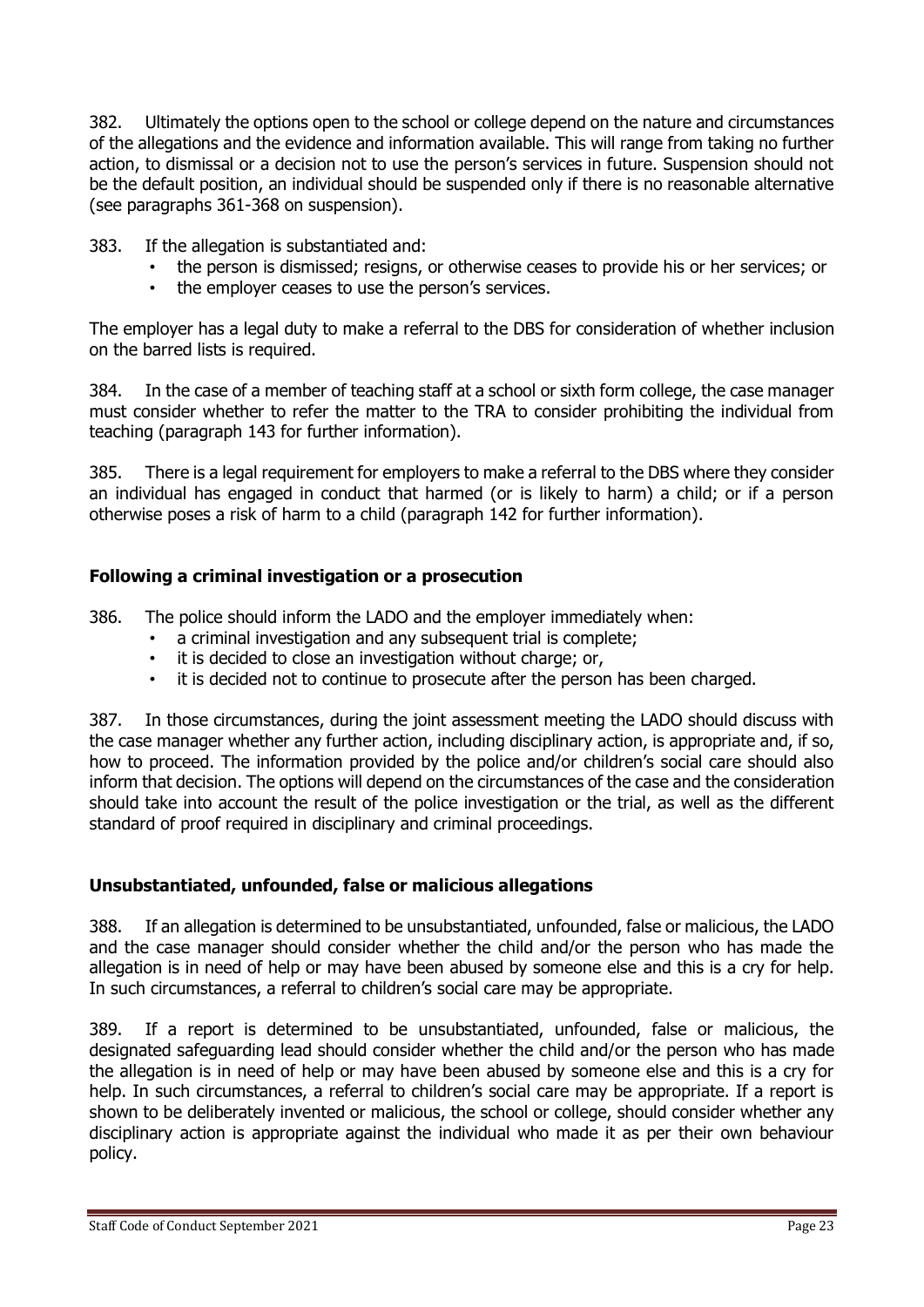## **Returning to work**

390. Where it is decided on the conclusion of a case that a person who has been suspended can return to work, the case manager should consider how best to facilitate that. Guidance and advice are usually provided via HR or the LADO. Most people will benefit from some help and support to return to work after a stressful experience.

Depending on the individual's circumstances, a phased return and/or the provision of a mentor to provide assistance and support in the short term may be appropriate. The case manager should also consider how the person's contact with the child or children who made the allegation can best be managed if they are still attending the school or college.

## **Managing the situation and exit arrangements**

## **Resignations and 'settlement agreements'**

391. Settlement agreements' (sometimes referred to as compromise agreements), by which a person agrees to resign if the employer agrees not to pursue disciplinary action and both parties agree a form of words to be used in any future reference, should not be used, where there are allegations that indicate the person is a risk or poses a risk of harm to children or deemed not suitable to work with children. Such an agreement will not prevent a thorough police and/or school or college investigation where that is appropriate.

392. Schools and colleges should not cease their investigations if the person leaves, resigns or ceases to provide their services. It is important that every effort is made to reach a conclusion in all cases of allegations bearing on the safety or welfare of children, including any in which the person concerned refuses to cooperate.

393. Wherever possible, the accused should be given full opportunity to answer the allegation and make representations about it. The process of recording the allegation and any supporting evidence and reaching a judgement about whether it can be substantiated or otherwise on the basis of all the information available, should continue even if the accused does not cooperate. It may be difficult to reach a conclusion in those circumstances, and it may not be possible to apply any disciplinary sanctions if a person's period of notice expires before the process is complete, but it is important to

reach and record an outcome wherever possible. The person concerned should be notified of the conclusion of the allegations and sanctions that might be posed.

394. Other than where allegations are false, malicious, unsubstantiated, or unfounded, the outcome should be made clear when providing references to prospective employers. This is particularly important where the person moves into another position involving working with children.

395. It is not appropriate to reach a settlement/compromise agreement if the person subject to the allegation resigns or their services cease to be used. However, in limited circumstances schools and colleges sometimes use settlement agreements to end the employment relationship on agreed terms, but not where there is an allegation that the individual poses a risk to children.

396. Where a settlement/compromise agreement is used, schools and colleges should not let it prevent the employer from: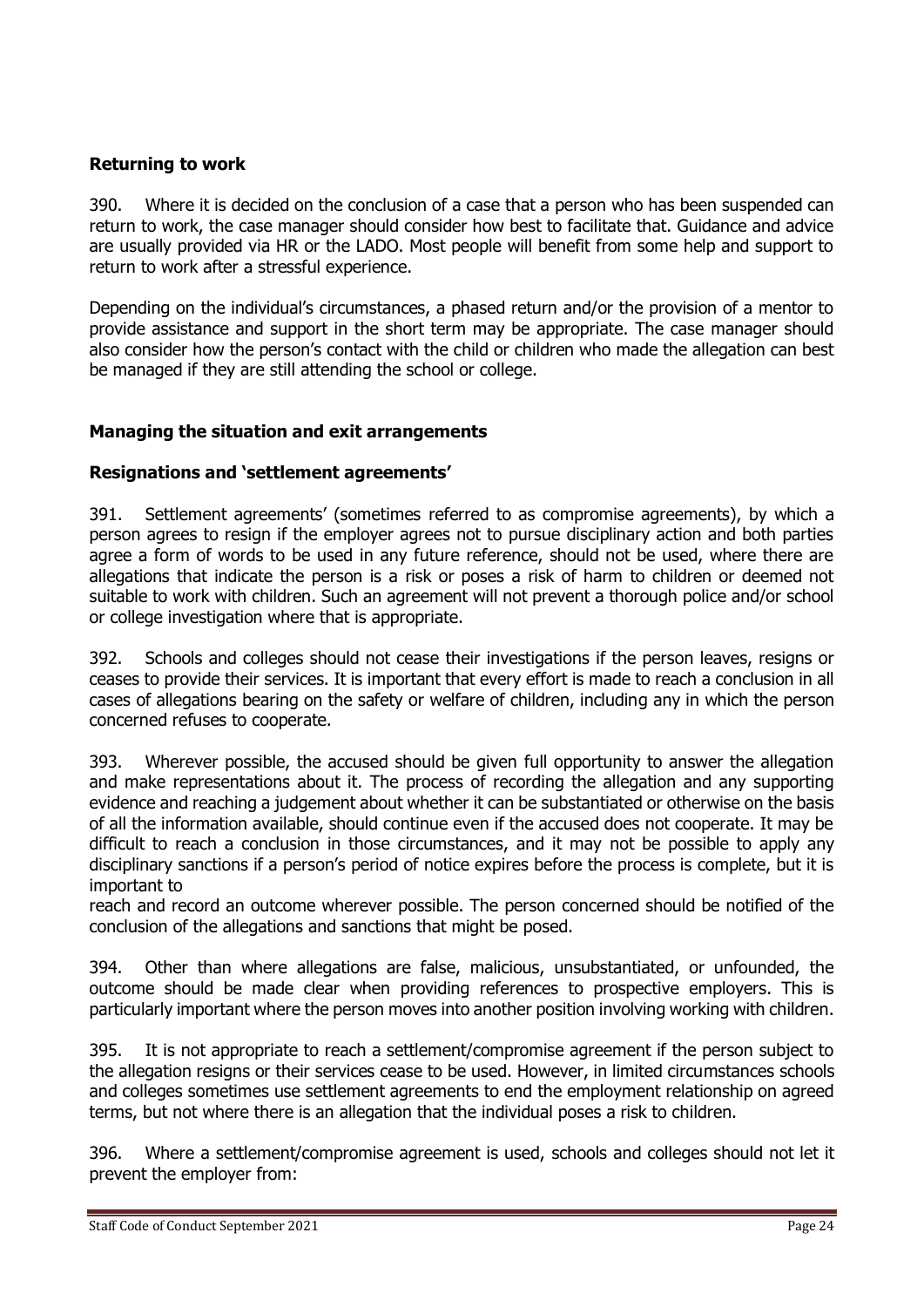- fulfilling their legal duty to refer cases to the DBS where the referral criteria are met  $$ see paragraph 329. Non-compliance of this duty is a criminal offence; or
- providing a reference to potential employers when requested; or
- considering whether to make a referral to the Teaching Regulations Agency where the criteria are met - see paragraph 333.

## **Record keeping**

397. Details of allegations following an investigation that are found to have been malicious or false should be removed from personnel records, unless the individual gives their consent for retention of the information. However, for all other allegations, it is important that the following information is kept on the file of the person accused:

- a clear and comprehensive summary of the allegation;
- details of how the allegation was followed up and resolved;
- a note of any action taken, and decisions reached and the outcome as categorised above;
- a copy provided to the person concerned, where agreed by children's social care or the police; and,
- a declaration on whether the information will be referred to in any future reference.

398. The purpose of the record is to enable accurate information to be given in response to any future request for a reference. It will provide clarification in cases where future DBS checks reveal information from the police about an allegation that did not result in a criminal conviction and it will help to prevent unnecessary re-investigation if, as sometimes happens, an allegation re-surfaces after a period of time.

399. Schools and colleges have an obligation to preserve records which contain information about allegations of sexual abuse for the Independent Inquiry into Child Sexual Abuse (IICSA), for the term of the inquiry (further information can be found on the IICSA website). All other records should be retained at least until the accused has reached normal pension age or for a period of 10 years from the date of the allegation if that is longer.

400. The Information Commissioner has published guidance on employment records in its Employment Practices Code and supplementary guidance, which provides some practical advice on record retention. This can be found on the ICO website.

## **References**

401. Cases in which an allegation was found to be false, unfounded, unsubstantiated or malicious should not be included in employer references. Any repeated concerns or allegations which have all been found to be false, unfounded, unsubstantiated or malicious should also not be included in any reference. See paragraphs 203-205 for further information on references. Substantiated allegations should be included in references, provided that the information is factual and does not include opinions.

## **Learning lessons**

402. Throughout the process in handling allegations and at conclusion of a case in which an allegation is substantiated, the LADO should review the circumstances of the case with the case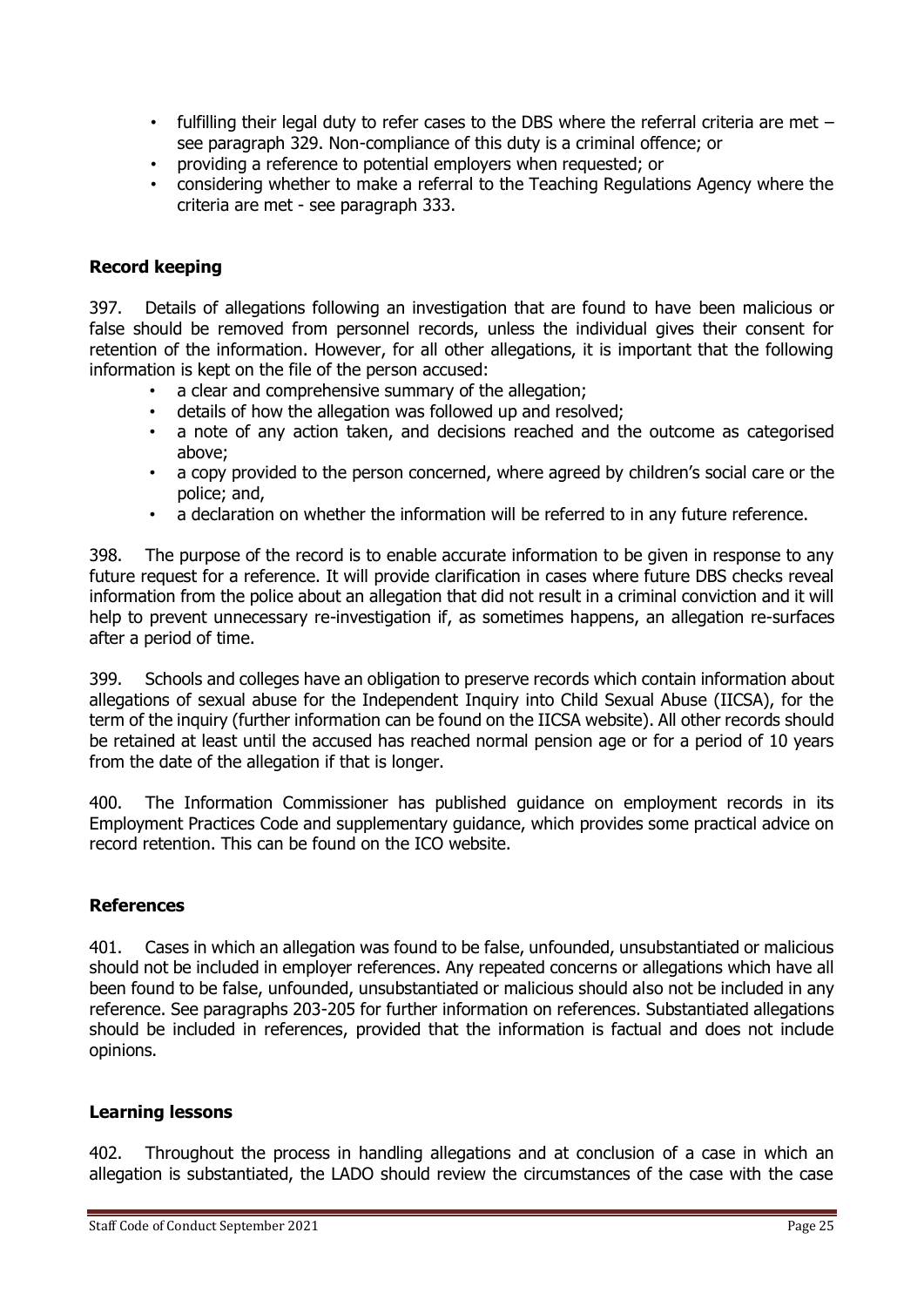manager to determine whether there are any improvements to be made to the school's or college's procedures to help prevent similar events in the future. This should include issues arising from any decision to suspend the member of staff, the duration of the suspension and whether or not suspension was justified. Lessons should also be learnt from the use of suspension when the individual is subsequently reinstated. The LADO and case manager should consider how future investigations of a similar nature could be carried out without suspending the individual.

403. For all other cases the case manager should consider the facts and determine whether any improvements can be made.

## **Non recent allegations**

404. Where an adult makes an allegation to a school or college that they were abused as a child, the individual should be advised to report the allegation to the police. Non recent allegations made by a child, should be reported to the LADO in line with the local authority's procedures for dealing with non-recent allegations. The LADO will coordinate with children social care and the police. Abuse can be reported no matter how long ago it happened.

## **Further information**

405. See the College of Policing: Engagement, Communication and Media relations.

## **Section Two: Concerns that do not meet the harm threshold**

406. Governing bodies and proprietors should have policies and processes to deal with concerns (including allegations) which do not meet the harm threshold set out above. Concerns may arise in several ways and from a number of sources. For example: suspicion; complaint; or disclosure made by a child, parent or other adult within or outside of the organisation; or as a result of vetting checks undertaken. It is important that schools and colleges have appropriate policies and processes in place to manage and record any such concerns and take appropriate action to safeguard children.

## **Low level concerns**

407. As part of their whole school approach to safeguarding, schools and colleges should ensure that they promote an open and transparent culture in which all concerns about all adults working in or on behalf of the school or college (including supply teachers, volunteers and contractors) are dealt with promptly and appropriately.

408. Creating a culture in which all concerns about adults (including allegations that do not meet the harms threshold (see Part Four - Section one)) are shared responsibly and with the right person, recorded and dealt with appropriately, is critical. If implemented correctly, this should encourage an open and transparent culture; enable schools and colleges to identify concerning, problematic or inappropriate behaviour early; minimise the risk of abuse; and ensure that adults working in or on behalf of the school or college are clear about professional boundaries and act within these boundaries, and in accordance with the ethos and values of the institution.

## **What is a low level concern?**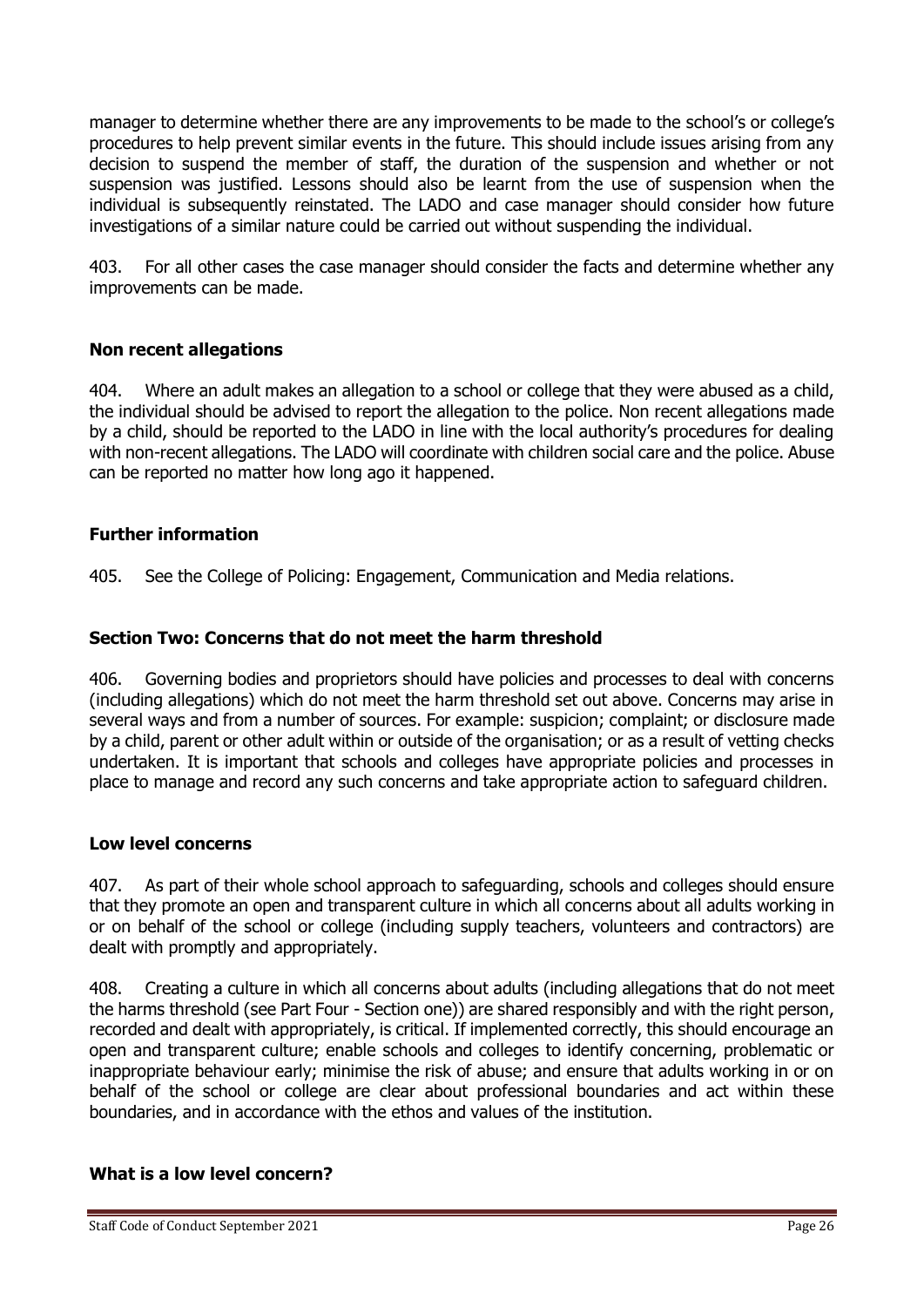409. The term 'low-level' concern does not mean that it is insignificant, it means that the behaviour towards a child does not meet the threshold set out at paragraph 338. A low-level concern is any concern – no matter how small, and even if no more than causing a sense of unease or a 'nagging doubt' - that an adult working in or on behalf of the school or college may have acted in a way that:

- is inconsistent with the staff code of conduct, including inappropriate conduct outside of work; and
- does not meet the allegations threshold or is otherwise not considered serious enough to consider a referral to the LADO.
- 410. Examples of such behaviour could include, but are not limited to:
	- being over friendly with children;
	- having favourites;
	- taking photographs of children on their mobile phone;
	- engaging with a child on a one-to-one basis in a secluded area or behind a closed door; or,
	- using inappropriate sexualised, intimidating or offensive language.

411. Such behaviour can exist on a wide spectrum, from the inadvertent or thoughtless, or behaviour that may look to be inappropriate, but might not be in specific circumstances, through to that which is ultimately intended to enable abuse.

412. It is crucial that any such concerns, including those which do not meet the harm threshold (see Part Four - Section one), are shared responsibly and with the right person, and recorded and dealt with appropriately. Ensuring they are dealt with effectively should also protect those working in or on behalf of schools and colleges from potential false allegations or misunderstandings.

## **Staff code of conduct and safeguarding policies**

413. As good practice governing bodies and proprietors should set out their low-level concerns policy within their staff code of conduct and safeguarding policies as set out in Part two of this guidance. They should make it clear what a low-level concern is and the importance of sharing lowlevel concerns, and an explanation of what the purpose of the policy is  $-$  i.e. to create and embed a culture of openness, trust and transparency in which the school's or college's values and expected behaviour which are set out in the staff code of conduct are constantly lived, monitored and reinforced by all staff.

414. As set out in Part two of this guidance, the governing body or proprietor should ensure their staff code of conduct, behaviour policies and safeguarding policies and procedures are implemented effectively, and ensure appropriate action is taken in a timely manner to safeguard children and facilitate a whole school or college approach to dealing with any concerns.

415. Schools and colleges can achieve the purpose of their low-level concerns policy by, for example:

- ensuring their staff are clear about what appropriate behaviour is, and are confident in distinguishing expected and appropriate behaviour from concerning, problematic or inappropriate behaviour, in themselves and others;
- empowering staff to share any low-level safeguarding concerns as per paragraph 74);
- addressing unprofessional behaviour and supporting the individual to correct it at an early stage;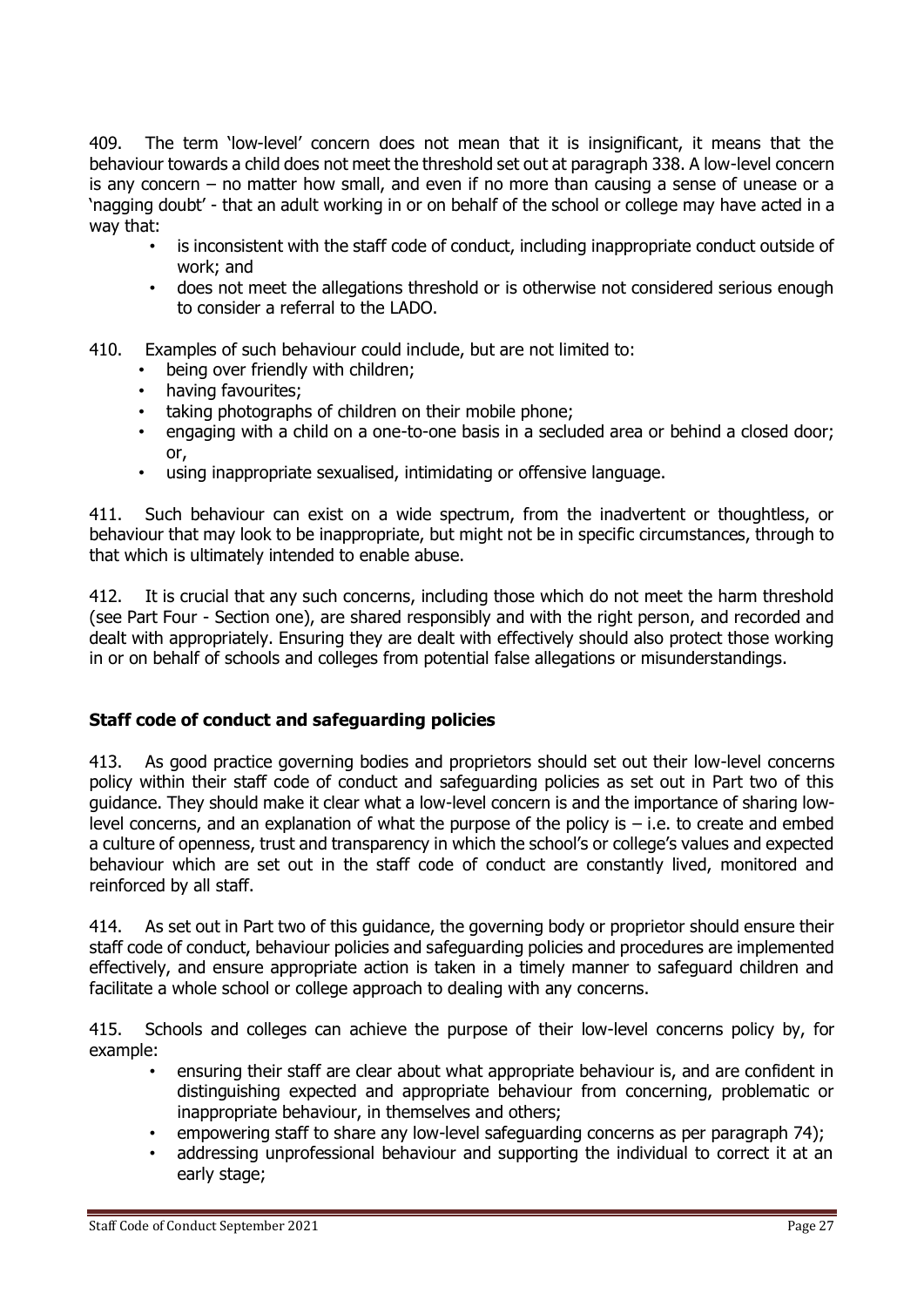- providing a responsive, sensitive and proportionate handling of such concerns when they are raised; and,
- helping identify any weakness in the school or colleges safeguarding system.

## **Sharing low-level concerns**

416. Low-level concerns about a member of staff, supply staff, volunteer or contractor should be reported as per paragraph 74. Reports about supply staff and contractors should be notified to their employers, so any potential patterns of inappropriate behaviour can be identified.

417. Schools and colleges should ensure they create an environment where staff are encouraged and feel confident to self-refer, where, for example, they have found themselves in a situation which could be misinterpreted, might appear compromising to others, and/or on reflection they believe they have behaved in such a way that they consider falls below the expected professional standards.

## **Recording low-level concerns**

418. All low-level concerns should be recorded in writing. The record should include details of the concern, the context in which the concern arose, and action taken. The name of the individual sharing their concerns should also be noted, if the individual wishes to remain anonymous then that should be respected as far as reasonably possible.

419. Schools and colleges can decide where these records are kept, but they must be kept confidential, held securely and comply with the Data Protection Act 2018 and the UK General Data Protection Regulation (UK GDPR) (see paragraph 109 for more information).

420. Records should be reviewed so that potential patterns of concerning, problematic or inappropriate behaviour can be identified. Where a pattern of such behaviour is identified, the school or college should decide on a course of action, either through its disciplinary procedures or where a pattern of behaviour moves from a concern to meeting the harms threshold, in which case it should be referred to the LADO. Consideration should also be given to whether there are wider cultural issues within the school or college that enabled the behaviour to occur and where appropriate policies could be revised or extra training delivered to minimise the risk of it happening again.

421. It is for schools and colleges to decide how long they retain such information, but it is recommended that it is retained at least until the individual leaves their employment.

## **References**

422. Part three of this guidance is clear that schools and colleges should only provide substantiated safeguarding allegations in references. Low level concerns should not be included in references unless they relate to issues which would normally be included in a reference, for example, misconduct or poor performance. It follows that a low-level concern which relates exclusively to safeguarding (and not to misconduct or poor performance) should not be referred to in a reference. However, where a low-level concern (or group of concerns) has met the threshold for referral to the LADO and found to be substantiated, it should be referred to in a reference.

## **Responding to low-level concerns**